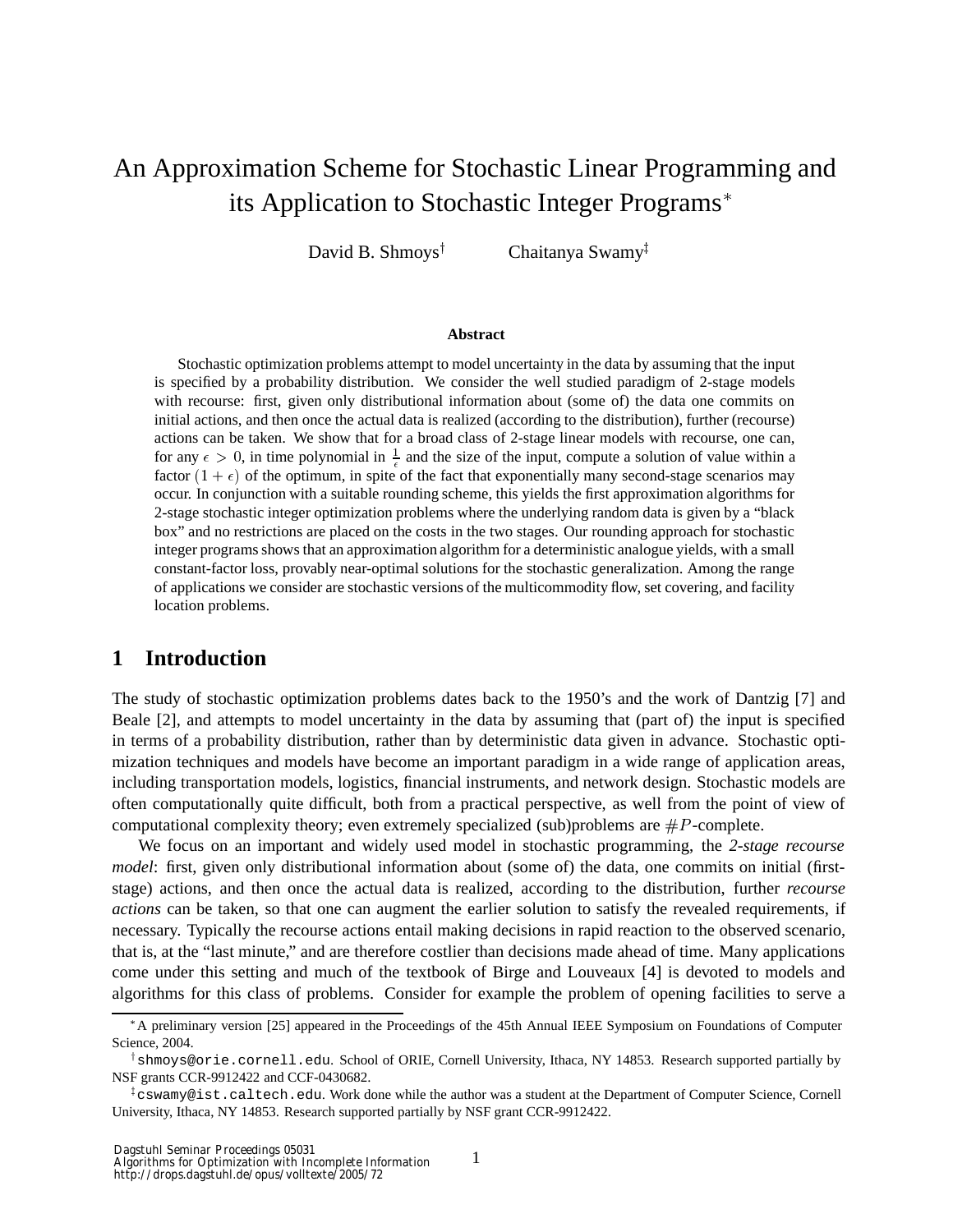set of clients. Initially given only distributional information (likelihood estimates) about the client demands (in addition to deterministic data for the facility and assignment costs), the first-stage decisions consist of deciding which facilities to open initially; but then once the actual input (the client demands) is realized according to this distribution one can extend (in a second stage) the solution by opening more facilities (if necessary) incurring a certain recourse cost. These recourse costs are typically more expensive than the original ones, e.g., because opening a facility at the last minute to handle excess demand might involve deploying resources at a much smaller lead time, may be different for the different facilities, and could even depend on the scenario that materializes.

We shall initially focus on the following stochastic generalization of the set cover problem: we are given a family of sets  $S_1, \ldots, S_m$  over a ground set U, where each set S has an *a priori* weight  $u_S^1$ , and an *a posteriori* weight  $w_S^H$  associated with it. In the first stage, one selects some of these sets, incurring each associated weight  $w_S^1$ , then a subset  $A \subseteq U$  is drawn according to a specified distribution, and then additional sets may be selected (incurring their second stage weights) so as to ensure that  $A$  is contained in the union of the selected sets (in both stages). The aim is to minimize the expected cost of the solution. Note that an explicit representation of a feasible solution would require specifying an exponential amount of information (since there are  $2^{|U|}$  possible choices for A), and so it will be necessary to give more compact, algorithmic representations.

An important issue left ambiguous in the description above is the way in which the probability distribution is specified; several approaches have recently been considered in papers that address related 2-stage stochastic optimization problems. Dye, Stougie, and Tomasgard [8], and later, Ravi and Sinha [22] assume that there are only a polynomial number of scenarios, i.e., choices for  $A$ , that occur with positive probability. Independently, Immorlica, Karger, Minkoff, and Mirrokni [14] consider both this assumption, as well as the model where each element occurs with its own independent probability, and in so doing they enlarge the space of scenarios to be exponentially large. This is done with the rather severe restriction of assuming that the *costs in the two stages are proportional*, that is, there is a parameter  $\lambda$  such that  $u_S^H = \lambda w_S^L$  for each set  $S$ . Gupta, Pál, Ravi, and Sinha [13] also require this assumption, but give a more general way to specify the distribution, which we shall call the *black-box model*: they assume that the algorithm may make use of samples that are drawn according to the distribution of scenarios.

**Our Results** We achieve the best qualities of all of these approaches: we work in the black-box model and obtain results in settings where the costs in the two stages need not be proportional, and the second-stage costs may even *depend on the particular scenario realized* (as in [22]). We obtain the *first approximation algorithms* for a variety of applications including the stochastic versions of the multicommodity flow, set covering, and facility location problems, without placing any restrictions on the underlying probability distribution or the cost structure of the input. Moreover, the performance guarantees we obtain, in some of these applications, are improvements on the results obtained by [22, 14, 13] in weaker models.

We show that, given a class of (deterministic) set cover instances (e.g., the vertex cover problem), for which we have a  $\rho$ -approximation guarantee with respect to the natural linear programming relaxation, we can, for any  $\epsilon > 0$ , obtain a randomized  $(2\rho + \epsilon)$ -approximation algorithm for the stochastic generalization. This generalizes and improves upon performance guarantees of [13].

Our result has two principle components. First, we show that if we formulate the stochastic set cover problem as an (exponentially large) integer program and solve its linear programming (LP) relaxation, then a surprisingly simple rounding approach suffices to prove the guarantee claimed above. The essence of our approach is that the relaxation indicates for each element either that it is at least half covered in the first stage, or else it must be at least half covered in *each* scenario in which it occurs in the second stage. This allows us to decouple the two stages (and indeed each of the scenarios for the second stage), and apply the deterministic result to each separately. Thus, the fact that we lose a factor of 2 is exactly tied into the fact that we are considering a 2-stage problem. It is important to note that we need to examine only the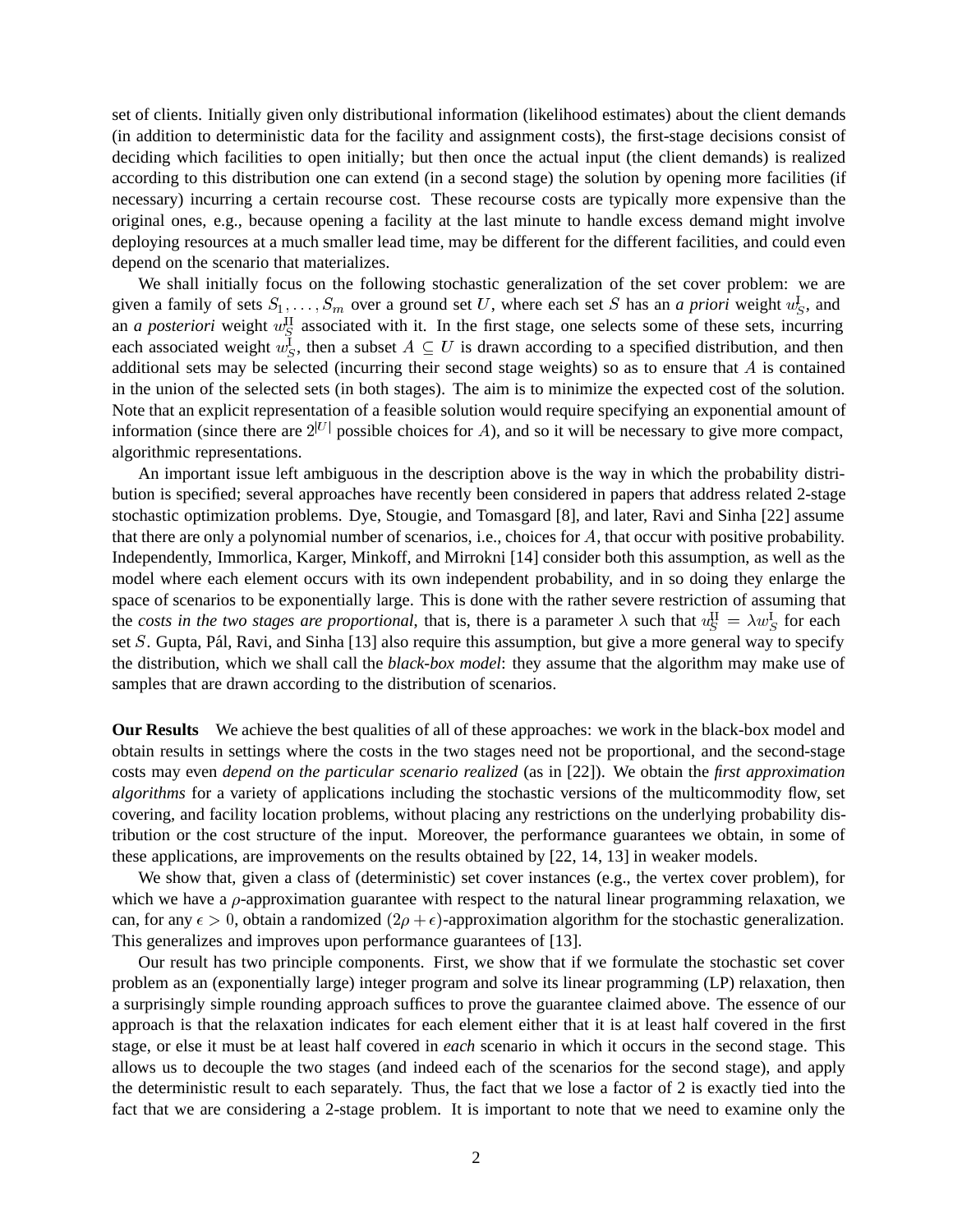first-stage variables to decouple the two stages, and not the entire (exponentially large) LP solution. In fact, this decomposition can be applied to a number of stochastic integer optimization problems, allowing one to "reduce" the stochastic problem to the deterministic analogue. Furthermore, if we consider the case when there are only a polynomial number of scenarios, then this rounding approach is sufficient to yield polynomial time algorithms with strong performance guarantees for a wide range of applications.

Second, and this is the more technically difficult part of the paper, we give a *fully polynomial randomized approximation scheme* for solving these stochastic linear programming problems in spite of the fact that they are  $\#P$ -hard. (Not surprisingly, the LP has an exponential number of both variables and constraints.) We believe that this is a tool of independent interest, in particular, in the stochastic programming literature, and will find application in the design of approximation algorithms for other stochastic integer optimization problems.

We approximately solve this linear program by working with an equivalent (but compact) convex programming formulation, and show that the ellipsoid algorithm can be adapted to yield such a scheme. In the ellipsoid algorithm for convex programming, the algorithm generates a sequence of ellipsoids, starting with an ellipsoid that contains the entire feasible region; in each iteration, a hyperplane is generated that is intersected with the current ellipsoid, and the next ellipsoid generated is the minimum-volume ellipsoid containing this intersection. If the current ellipsoid center is infeasible, then one uses a violated inequality to generate the hyperplane; otherwise, the hyperplane is obtained by computing the subgradient of the objective function at the ellipsoid center. We introduce a notion of approximate subgradients that is sufficient to yield the same convergence of the algorithm. Furthermore, we show that this approximate subgradient can be computed in randomized polynomial time using samples from the distribution (obtained from a black box). Finally, the ellipsoid algorithm outputs the iterate with the best objective function value. However, evaluating the objective function value at a given point for our class of stochastic programs may be  $\#P$ hard; nonetheless, approximate subgradient information is sufficient to efficiently compute a point of cost close to the cost of the minimum-cost iterate (without, however, computing these costs). Note that for the rounding algorithm, one only needs the convex program's (near-)optimal solution to compute the solution for the stochastic integer optimization problem.

Our algorithm returns a solution of objective function value within  $(1 + \epsilon)$  of the optimum for any  $\epsilon > 0$ , in running time bounded by a polynomial in the input size,  $\frac{1}{\epsilon}$ , and the maximum *ratio* between the second- and first-stage costs. The algorithm works for both discrete and continuous distributions, and does not require any assumptions about the probability distribution (or the cost structure of the input). This result should be viewed as indicative of the fact that an exponential number of scenarios is *not* an insurmountable impediment to the design of efficient algorithms for these problems. (For example, in [3], this viewpoint was used as a motivation for considering so-called "robust" versions of deterministic optimization problems, as opposed to their stochastic versions.) We believe that this work could lead to both, the development of algorithms with provable guarantees for more general stochastic optimization models, such as multistage problems, and better computational procedures for solving 2-stage stochastic LPs.

**Related Work** Two-stage stochastic programs, both linear and integer programs, have been extensively studied in the stochastic programming literature, but relatively little is known about polynomial-time algorithms that deliver solutions that are provably good approximations to the optimum stochastic linear or integer program objective value.

It is useful to compare our result with some work in the stochastic programming literature on the sample average approximation (SAA) method for solving stochastic programs, where one samples from the distribution on scenarios and then solves an approximate problem, estimating the probability of a scenario by its frequency. Note that the estimated distribution has support of size at most the number of samples. While there are results that prove asymptotic convergence to the (true) optimal solution as the number of samples goes to infinity (see [23] and the references therein), and it has been reported that some of these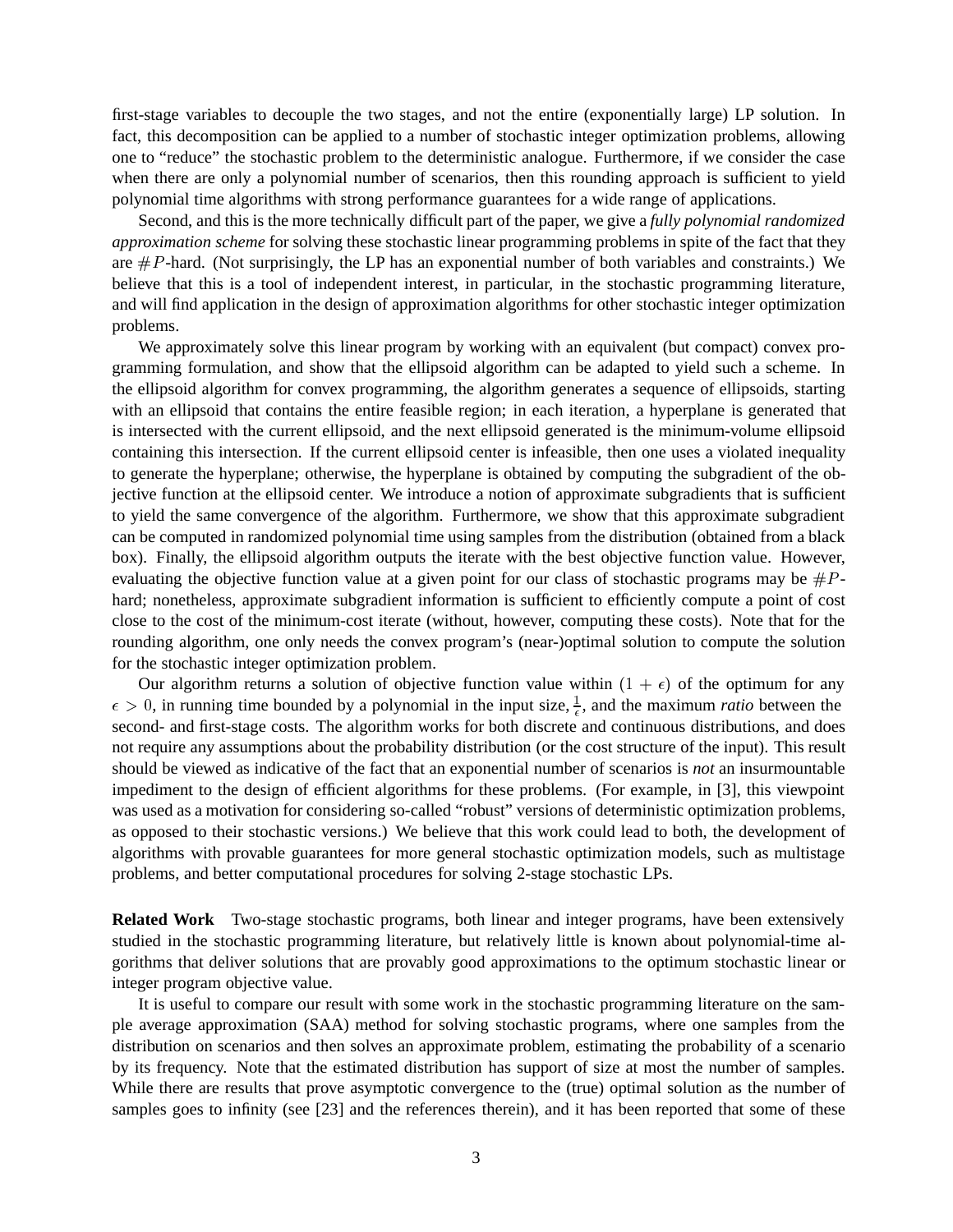algorithms converge quickly in practice [18, 29], fewer results are known that give bounds on the rate of convergence and the sample size required to obtain a near-optimal solution (with high probability). Kleywegt, Shapiro, and Homem-De-Mello [16] (see also [23]) prove a bound on the sample size required to obtain a near-optimal solution that is polynomial in the dimension, but depends on the variance of a certain quantity (calculated using the scenario distribution) that might be exponential in the input size. Whereas the running time of our algorithm depends on the parameter  $\lambda$ , it does not depend on the underlying probability distribution. The algorithm of [13] also has the same dependence on  $\lambda$ . In fact, this dependence on  $\lambda$  is unavoidable; we show that a performance guarantee of  $\rho$  requires  $\Omega(\lambda/\rho)$  samples. The dependence on  $\frac{1}{\epsilon}$ is also necessary in light of the known  $\#P$ -hardness results. To the best of our knowledge, this is the first result to show that (a broad class of) 2-stage stochastic LPs can be solved in time polynomial in the input size,  $\lambda$ , and  $\frac{1}{\epsilon}$ .

 Dyer, Kannan, and Stougie [9], and Nesterov and Vial [21] also give algorithms for stochastic optimization and we now compare our algorithm with their work. Dyer et al. focus on computing an estimate for the objective function value at a given point (for a maximization problem) by sampling from the distribution sufficiently many times. But this yields a running time that is only polynomial in the maximum *value* attained by *any* scenario, and does not yield a polynomial approximation scheme for our setting. In contrast, our algorithm is based on approximating the subgradient at a given point, and consequently the running time depends on the variation in the subgradient vector components which we show is bounded by  $\lambda$ . The algorithm of Nesterov and Vial also employs subgradients and uses a subgradient-descent approach; they obtain a running time that depends on the maximum variation in the objective function value in the feasible region, which in general is not polynomially bounded.

The first worst-case analysis of approximation algorithms for 2-stage stochastic integer programming problems appears to be due to Dye et al. [8], who give a constant performance guarantee for a resource provisioning problem (a maximization problem) in the polynomial scenarios setting based on rounding a linear program. Ravi and Sinha [22], and independently Immorlica et al. [14], and subsequently Gupta et al. [13] consider various 2-stage problems including applications that follow from our general settings. We now contrast our results in these applications with previous results.

For the vertex cover problem, our technique yields a  $(4 + \epsilon)$ -approximation algorithm in the black-box distribution model. In contrast, [13] give an 8-approximation algorithm in the black-box model with proportional costs, and [22] give a guarantee of 2 in the polynomial scenarios setting. We also give extensions to multi-covering generalizations of the set cover problem. For the stochastic uncapacitated facility location problem, we give a  $(3.225 + \epsilon)$ -approximation algorithm, whereas [13] give a guarantee of 8.45 in the black-box model with proportional costs, and [22] give a guarantee of 8 in the polynomial scenarios setting. Our approach yields constant-factor performance guarantees for several facility location variants, including facility location with penalties, or soft capacities, or service installation costs. As in [22], our results also extend to the case with scenario-dependent second-stage costs.

The rest of the paper is organized as follows. In Section 2, we focus on a stochastic generalization of the set cover problem to illustrate our rounding approach and motivate a compact convex programming relaxation of the problem. In Sections 3,4 we describe the algorithm to solve the resulting convex program and prove that it computes a near-optimal fractional solution to the stochastic set cover problem; Section 5 extends this analysis to show that the algorithm can be used to solve a rich class of 2-stage programs to nearoptimality. In Section 6, we consider various applications and present approximation algorithms for 2-stage stochastic integer problems. Section 7 proves a lower bound on the sample size required in the black-box model, and we conclude in Section 8.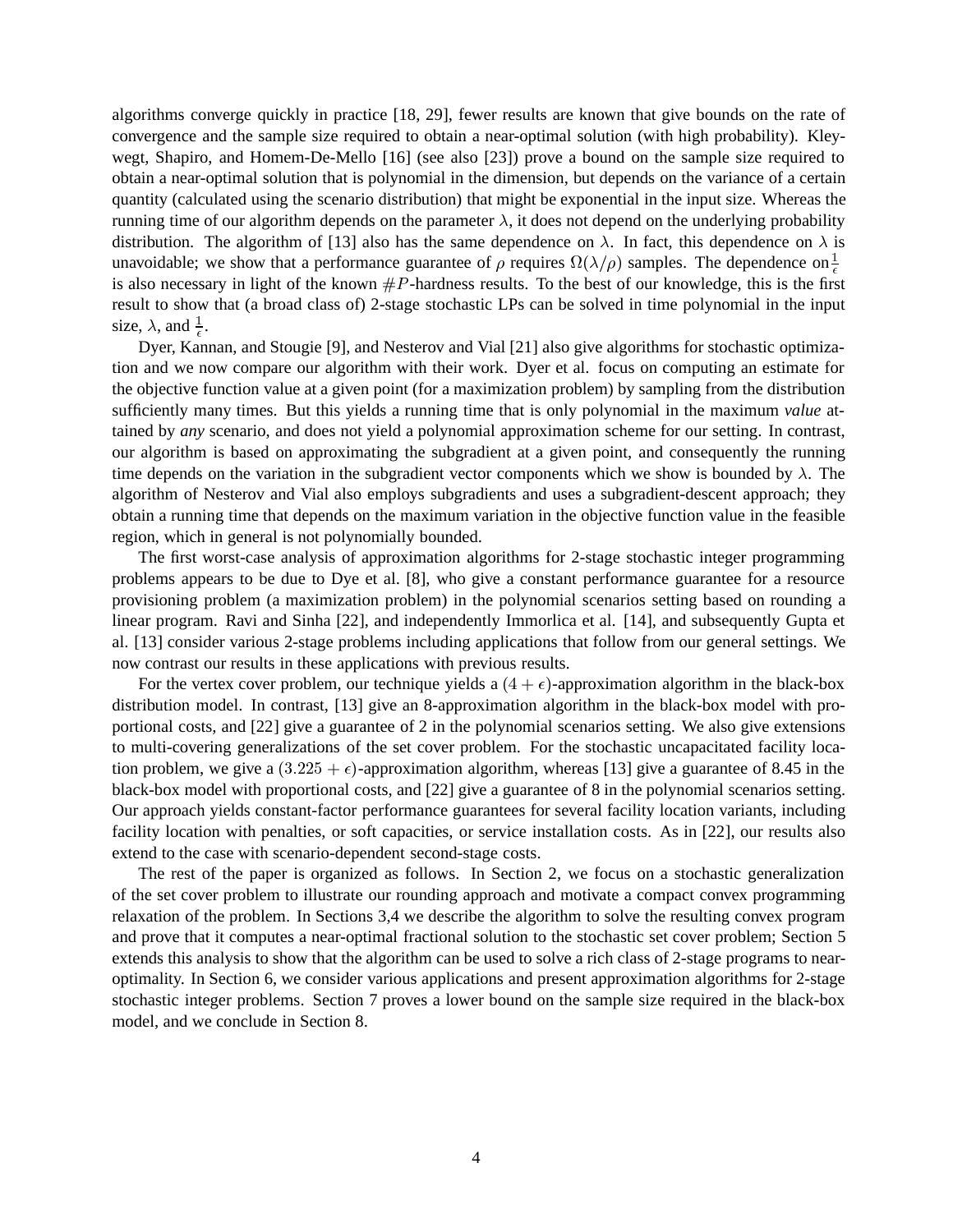### **2 An illustrative example: the stochastic set cover problem**

The deterministic weighted set-cover problem (DSC) is the following: given a universe  $U$  of elements  $e_1, \ldots, e_n$  and a collection of subsets of  $U, S_1, \ldots, S_m$  with set  $S_i$  having weight  $w_i$ , we want to choose a minimum weight collection of sets so that every element  $e_j$ ,  $j = 1, \ldots, n$ , is included in some chosen set. The problem can be formulated as an integer program and the integrality constraints can be relaxed to yield the following linear program:

$$
\min \quad \sum_{S} w_{S} x_{S} \quad \text{subject to} \quad \sum_{S: e \in S} x_{S} \ge 1 \text{ for all } e; \quad x_{S} \ge 0 \text{ for all } S. \tag{SC-P}
$$

Let  $OPT_{Det}$  denote the optimal value of (SC-P).

In the 2-stage stochastic generalization of the problem, abbreviated SSC, the elements to be covered are not known in advance. There is a probability distribution over scenarios, and each scenario specifies the actual set of elements  $A \subseteq U$  to be covered. For our purposes, a scenario is just some subset of the elements  $A \subseteq U$ . We will assume without loss of generality that the set of all possible scenarios is the power set  $2^{\ell}$ (including the empty set  $\emptyset$ ). We use  $p_A$  to denote the probability of scenario A ( $p_A$  could be 0, if scenario A never occurs). We will never explicitly the quantities  $p_A$  in the algorithm. Throughout we will use  $A$  to index the scenarios.

Each set  $S_i$  has two weights associated with it, an *a priori* weight  $w_i^1$ , and an *a posteriori* weight  $w_i^{\text{II}}$ . In the first stage, one selects some of these sets, incurring a cost of  $u_S^{\dagger}$  for choosing set *S*, then a scenario  $\hat{A} \subseteq U$  is drawn according to a specified distribution, and then additional sets may be selected incurring their second stage weights so as to ensure that  $A$  is contained in the union of the sets selected (in both stages). The aim is to minimize the expected total cost of the solution, that is, the sum of the cost incurred in stage I, and the expectation over all stage II scenarios  $A$  of the stage II cost of scenario  $A$ . The two-stage problem can also be formulated as an integer program and the integrality constraints can be relaxed to yield a linear program.

$$
\min \quad \sum_{S} w_S^{\text{I}} x_S + \sum_{A,S} p_A w_S^{\text{II}} r_{A,S} \tag{SSC-P1}
$$

s.t. 
$$
\sum_{S: e \in S} x_S + \sum_{S: e \in S} r_{A,S} \ge 1 \quad \text{for all } A, e \in A,
$$
  
\n
$$
x_S, r_{A,S} \ge 0 \quad \text{for all } A, S.
$$
 (1)

Variable  $x_S$  indicates whether set S is chosen in stage I, and  $r_{A,S}$  indicates if set S is chosen in scenario A. Constraint  $(1)$  says that in every scenario A, every element in that scenario has to be covered by a set chosen either in stage I or in stage II. A  $\{0, 1\}$ -solution corresponds exactly to a solution to our problem. The following theorem forms the basis of our methodology for tackling various 2-stage stochastic optimization problems. Let  $OPT$  denote the optimal value of (SSC-P1).

**Theorem 2.1** *Suppose that we have a procedure that for every instance of DSC produces a solution of cost* at most  $\rho$   $\cdot$  OPT<sub>Det</sub>. Then, one can convert any solution  $(x, r)$  to (SSC-P1) to an integer solution losing a *factor of at most*  $2\rho$ . *Thus, an optimal solution to* (SSC-P2) *gives a*  $2\rho$ -*approximation algorithm.* 

**Proof :** Let  $h(.)$  denote the objective function. We will argue that we can obtain an integer solution  $(\tilde{x}, \tilde{r})$  of cost at most  $2\rho \cdot h(x,r)$ . Observe the following simple fact: an element e is either covered to an extent of at least  $\frac{1}{2}$  in the first stage by the variables  $x_S$ , or it is covered to an extent of at least  $\frac{1}{2}$  by the variables  $r_{A,S}$  in *every scenario* A containing e. Let  $E = \{e : \sum_{S: e \in S} x_S \ge \frac{1}{2}\}\.$  Then  $(2x)$  is a fractional set cover solution (i.e., a solution to (SC-P)) for the instance with universe set E and so, one can obtain an integer set cover  $\tilde{x}$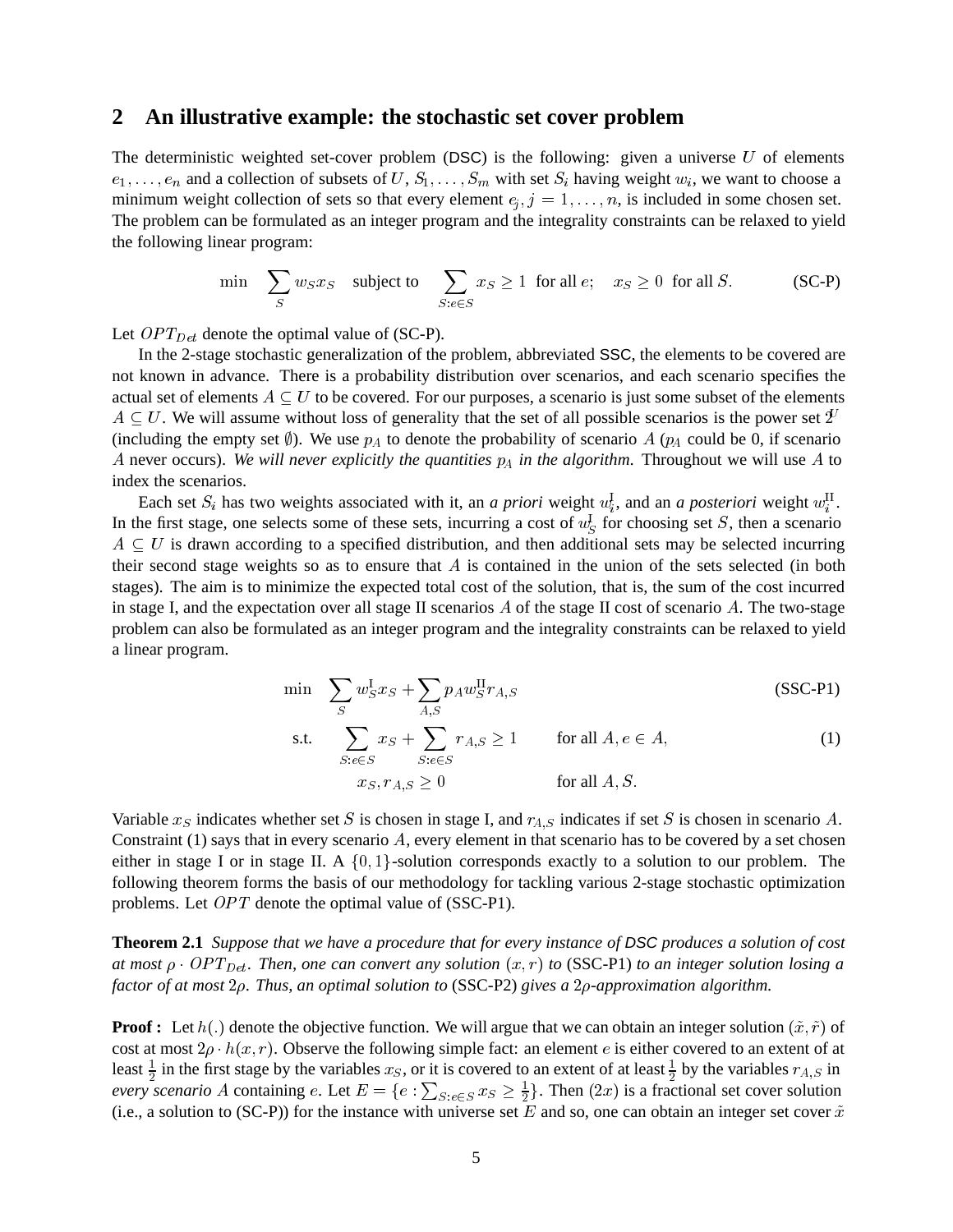for this instance of cost at most  $\rho \cdot \sum_S 2w_S^1 x_S$ . Similarly, for any scenario A,  $(2r_A)$  is a fractional set cover for the elements in  $A \setminus E$ , since for each such element e, we have  $\sum_{S: e \in S} r_{A,S} \geq \frac{1}{2}$ . Therefore, one can cover these elements at a cost of at most  $\rho \cdot \sum_S w_S^{\Pi} r_{A,S}$ . So if we output  $\tilde{x}$  as the first-stage decisions, we get a solution of cost at most  $2\rho \cdot h(x,r)$ .

#### **Corollary 2.2** *If the integrality gap of* (SC-P) *is*  $\rho$ , *then the integrality gap of* (SSC-P1) *is at most* 2 $\rho$ .

It is well known [6] that "the greedy algorithm" returns a solution to the deterministic set cover problem of weight at most  $\ln n \cdot OPT_{Det}$ . Thus, Theorem 2.1 shows that if we could solve (SSC-P1), then we could get a  $2 \ln n$ -approximation algorithm for SSC. In particular, when there are only a polynomial number of scenarios with non-zero probability, we obtain a  $2 \ln n$ -approximation algorithm. In general, however, it seems difficult to find an optimal solution to (SSC-P1) in its present form, since it has both an exponential number of variables and an exponential number of constraints; even writing out an optimal solution might take exponential space. Observe that in the proof of Theorem 2.1, we needed to examine *only the stage I variables*  $x<sub>S</sub>$  of the fractional solution, in order to round it to an integer solution. This is important, because if the rounding algorithm required information about each stage II scenario  $\hat{A}$ , that is, an exponential amount of information (as in [22]), then one would *not* get a polynomial-time algorithm even if one could "solve" (SSC-P1) efficiently. In contrast, Theorem 2.1 shows that if we could somehow compactly express (SSC-P1), and solve the resulting program efficiently and find an (near-) optimal (fractional) *first-stage vector* x, then one can obtain a  $2\rho$ -approximation algorithm. This motivates the following formulation with only the stage I variables  $x_S$ .

$$
\min \sum_{S} w_{S}^{I} x_{S} + f(x) \quad \text{subject to} \quad x_{S} \ge 0 \qquad \text{for all } S,
$$
\n
$$
\text{where } f(x) = \sum_{A \subseteq U} p_{A} f_{A}(x),
$$
\n
$$
\text{and} \quad f_{A}(x) = \min \sum_{S} w_{S}^{II} r_{A,S}
$$
\n
$$
\text{s.t.} \sum_{S: e \in S} r_{A,S} \ge 1 - \sum_{S: e \in S} x_{S} \quad \text{for all } e \in A,
$$
\n
$$
r_{A,S} \ge 0 \qquad \text{for all } S.
$$
\n
$$
(SSC-P2)
$$

It is straightforward to show that (SSC-P2) and (SSC-P1) are equivalent mathematical programs, and that the objective function of the latter is convex.

# **3 Solving the convex program: algorithm overview**

We now leverage the fact that the objective function of (SSC-P2) is convex to show that the ellipsoid method can be adapted to find a near-optimal solution to (SSC-P2) in polynomial time. In doing so, a significant difficulty that we need to overcome, is the fact *that evaluating*  $f(x)$ *, and hence the objective function, may in general be #P-hard*. Section 5 generalizes the arguments to show that the algorithm can be applied to a more general class of 2-stage stochastic programs.

The ellipsoid method starts by containing the feasible region within a ball and generates a sequence of ellipsoids, each of successively smaller volume. In each iteration, one examines the center of the current ellipsoid and obtains a specific half-space defined by a hyperplane passing through the current ellipsoid center. If the current ellipsoid center is infeasible, then one uses a violated inequality as the hyperplane, otherwise, one uses an *objective function cut*, to eliminate (some or all) feasible points whose objective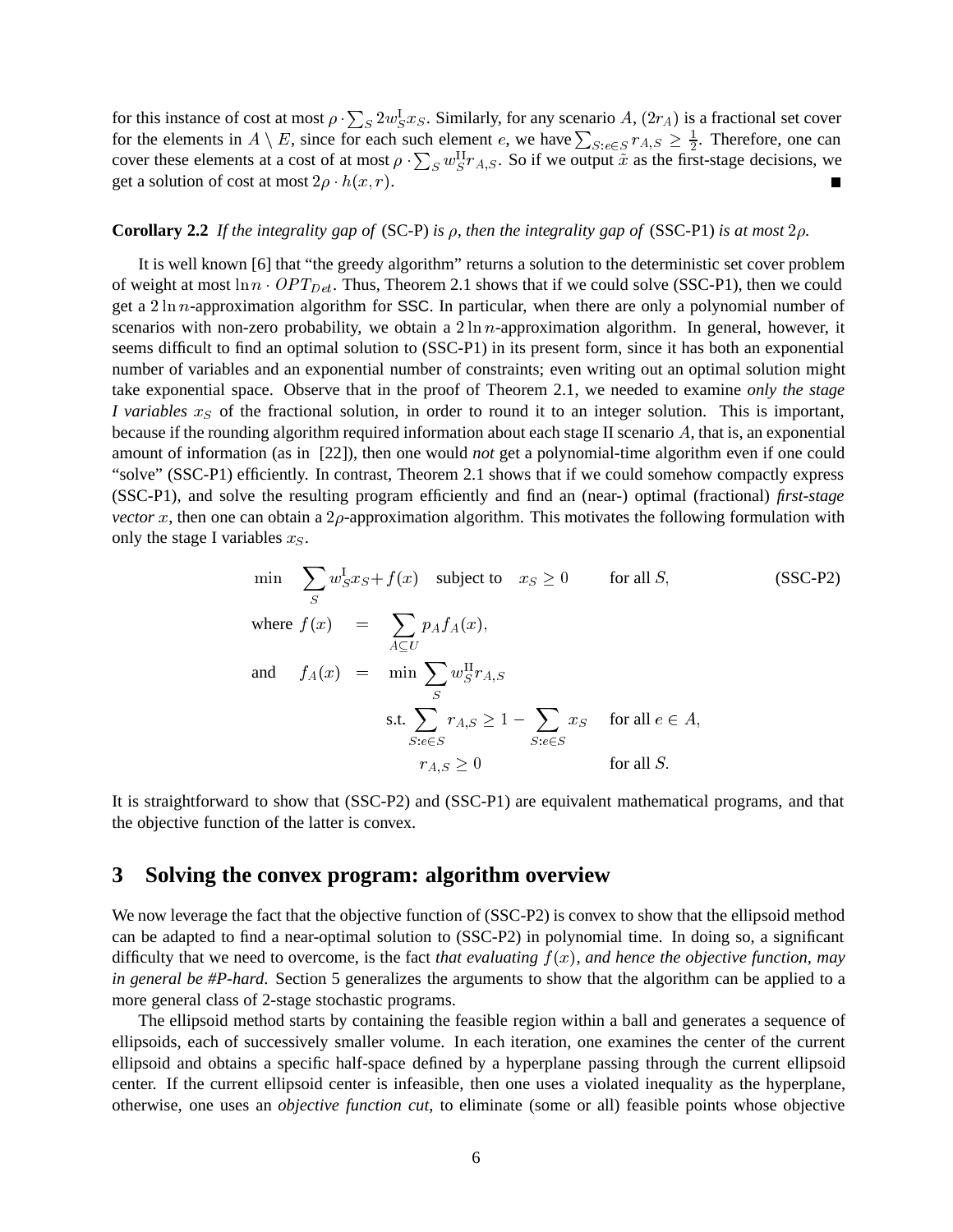function value is no better than the current center, and thus make progress. A new ellipsoid is then generated by finding the minimum-volume ellipsoid containing the half-ellipsoid obtained by the intersection of the current one with this half-space. Continuing in this way, using the fact that the volume of the successive ellipsoids decreases by a significant factor, one can show that after a certain number of iterations, the feasible point generated with the best objective function value is a near-optimal solution.

The above description makes clear that the inability to evaluate  $f(x)$  is an obstacle to applying the ellipsoid method in this case. Let  $P = P_0$  denote the polytope  $\{x \in \mathbb{R}^m : 0 \le x_S \le 1 \text{ for all } S\}$ , and let  $h(x)$  be the (convex) objective function  $w<sup>1</sup> \cdot x + f(x)$ . If the current iterate  $x<sub>i</sub>$  is feasible, then one could add the constraint  $h(x) \leq h(x_i)$  while maintaining the convexity of the feasible region. But then, in subsequent iterations, one would need to check if the current iterate is feasible, and generate a separating hyperplane if not. Without the ability to evaluate (or even estimate) the objective function value, we cannot even decide whether the current point is feasible (or even almost-feasible), and finding a separating hyperplane appears to pose a formidable difficulty. An alternative possibility is to use cuts generated by a *subgradient*, which essentially plays the role of the gradient when the function is not differentiable.

**Definition 3.1** Let  $g : \mathbb{R}^m \to \mathbb{R}$  be a function. We say that d is a subgradient of g at the point u if the *inequality*  $g(v) - g(u) \ge d \cdot (v - u)$  *holds for every*  $v \in \mathbb{R}^m$ .

Note that the subgradient at a given point need not be unique. It is known (see [5]) that if a function is convex then it has a subgradient at every point. If  $d_i$  is the subgradient at point  $x_i$ , one can add the *subgradient cut*  $d_i \cdot (x - x_i) \leq 0$  and proceed with the (smaller) polytope  $\mathcal{P}_{i+1} = \mathcal{P}_i \cap \{x : d_i \cdot (x - x_i) \leq 0\}$ . Unfortunately, even computing the subgradient at a point  $x$  seems hard to do in polynomial time for the objective functions that arise in stochastic programs. To circumvent this obstacle, we define the following notion of an approximate subgradient which is crucial to the working of our algorithm.

**Definition 3.2** We say that d is a  $(\omega, \mathcal{D})$ -subgradient of a function  $g : \mathbb{R}^m \mapsto \mathbb{R}$  at the point  $u \in \mathcal{D}$  if for *every*  $v \in \mathcal{D}$ , we have  $g(v) - g(u) \geq d \cdot (v - u) - \omega g(u)$ .

We will only use  $(\omega, \mathcal{P})$ -subgradients in the algorithm, which we abbreviate and denote as  $\omega$ -subgradients from now on. We show that one can compute, with high probability, an  $\omega$ -subgradient of  $h(.)$  at any point x, by sampling from the black box on scenarios. At a feasible point  $x_i$ , we compute an  $\omega$ -subgradient  $d_i$ and add the inequality  $d_i \cdot (x - x_i) \leq 0$  to chop off a region of  $\mathcal{P}_i$  and get the polytope  $\mathcal{P}_{i+1}$ . Since we use an approximate subgradient to generate the cut, we might discard points with objective function value better than that at the current iterate  $x_i$ ; but one can show that for each point  $y$  in  $\mathcal{P}_{i+1} \setminus \mathcal{P}_i$ ,  $h(y) \geq (1 - \omega)h(x_i)$ , implying that a discarded point has function value not much better than  $h(x_i)$ . Continuing this way we obtain a polynomial number of points  $x_0, x_1, \ldots, x_k$  such that  $x_i \in \mathcal{P}_i \subseteq \mathcal{P}_{i-1}$  for each i, and the volume of the ellipsoid centered at  $x_k$  containing  $\mathcal{P}_k$  (and hence of  $\mathcal{P}_k$ ) is "small" (this is made precise later). Now if the function  $h(.)$  has bounded variation on nearby points, then one can show that  $\min_i h(x_i)$  is close to the optimal value  $h(x^*)$  with high probability. Since we approximate the subgradient at a feasible point x (and not the function value  $f(x)$ ), our running time depends only on the variation in the subgradient vector components, which we show is bounded by the maximum *ratio* of the stage II and stage I costs.

One last hurdle remains however. Since we cannot compute  $h(x)$  we will not be able to compute the point  $\bar{x} = \arg \min_i h(x_i)$ . Nonetheless, by using approximate subgradients we will find a point  $\bar{x}$  in the convex hull of  $x_0, \ldots, x_k$ , at which the objective function value is close to  $\min_i h(x_i)$  (without, however, computing these values). At the heart of this procedure is a subroutine that given two points  $y_1, y_2$ , returns a point y on the line segment joining  $y_1$  and  $y_2$  such that  $h(y)$  is close to  $\min(h(y_1), h(y_2))$ . We find y by performing a bisection search, using the subgradient to infer which direction to move along the line segment. By repeatedly calling the above subroutine with  $\bar{x}$  (initialized to  $x_0$ ) and  $x_i$  for  $i = 1, \ldots, k$ , each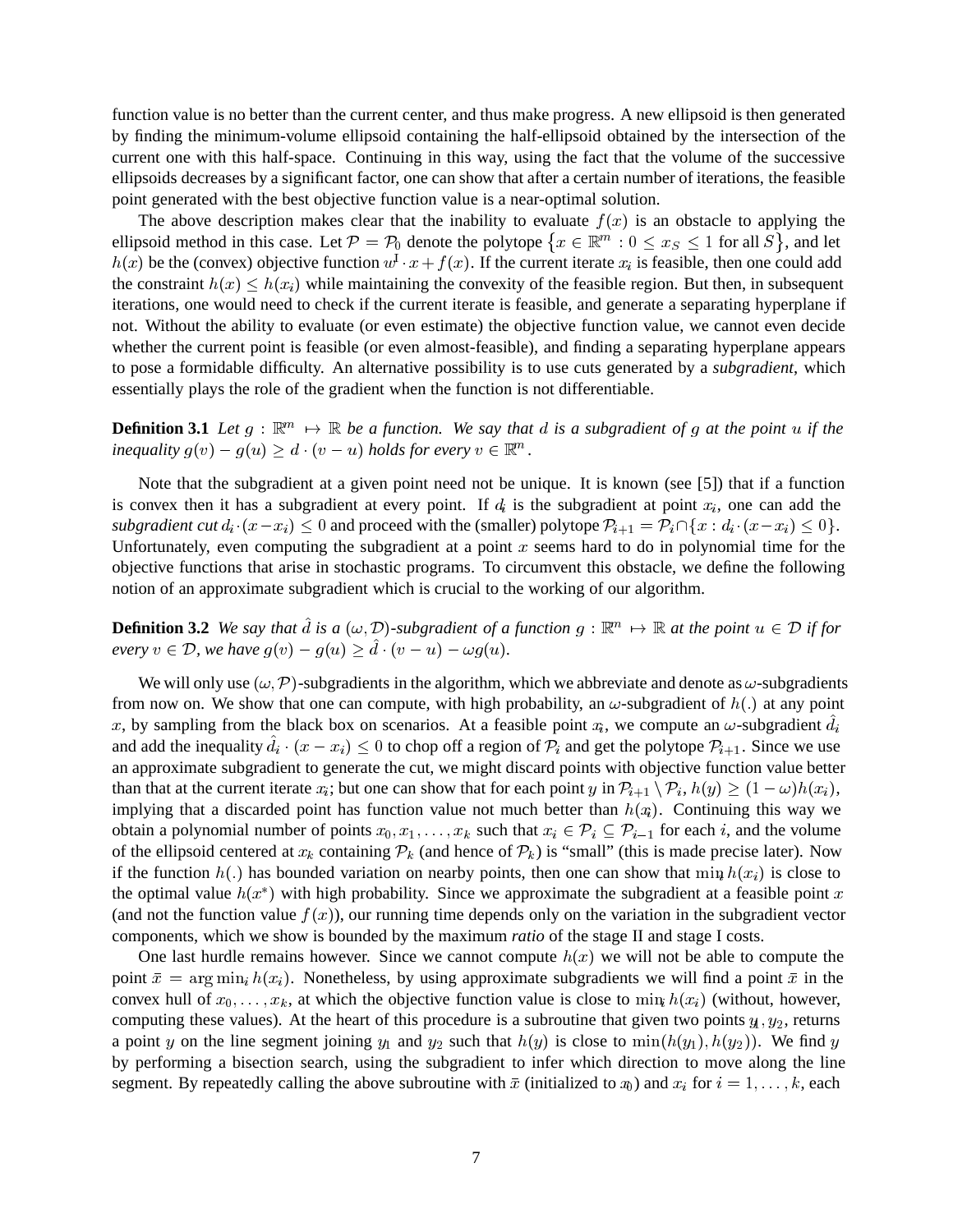time updating  $\bar{x}$  to the point returned by the subroutine, at the end we get a point  $\bar{x}$  such that  $h(\bar{x})$  is close to  $\min_i h(x_i)$ .

### **4 Algorithm details and analysis**

Let  $OPT = min\{h(x) : x \in \mathcal{P}\}\$  denote the optimal solution value. We describe the algorithm for an arbitrary convex function  $h(.)$  and an arbitrary (rational) polytope  $P$  (the feasible region is bounded). We use  $||u||$  to denote the  $\ell_2$  norm of u, i.e.,  $(\sum_{i=1}^m u_i^2)^{\frac{1}{2}}$ . The following definition makes precise the notion of bounded variation.

**Definition 4.1 (Lipschitz Condition)** Given a function  $g : \mathbb{R}^m \mapsto \mathbb{R}$ , we say that g has Lipschitz constant  $f(at \text{ most}) \text{ } K \text{ if } |g(v) - g(u)| \leq K ||v - u|| \text{ for all } u, v \in \mathbb{R}^m.$ 

Let the objective function  $h : \mathbb{R}^m \to \mathbb{R}$  have Lipschitz constant K. We shall assume that  $x \geq 0$  is a defining inequality of P. We also assume that the polytope P is contained in the ball  $B(0,R) = \{x :$  $||x|| \le R$ , and contains a ball of radius r such that  $\ln R$  and  $\ln(\frac{1}{r})$  are polynomially bounded. (For all the optimization problems considered, it is trivial to set R and  $r$  so that they satisfy all these properties; moreover Lemmas 6.2.4–6.2.6 in [12] show that one can always get such R and r.) Set  $V = min(1, r)$  and define  $\lambda = \max(1, \max_{s \in \mathcal{S} \atop w_s} s)$ . We assume that  $\lambda$  (or an upper bounds on it) is known to the algorithm.

The bulk of the work is performed by a procedure FindOpt (see Fig. 1). FindOpt takes two parameters  $\gamma$  and  $\epsilon$  and returns a feasible solution  $\bar{x}$  such that  $h(\bar{x}) \leq OPT/(1-\gamma) + \epsilon$ , where  $\gamma \leq \frac{1}{2}$  without loss of generality, assuming that one can compute  $\omega$ -subgradients for a sufficiently small  $\omega$ , in time polynomial in the dimension m, and  $\ln(\frac{KRm}{V\epsilon})$  (excluding the time to compute the  $\omega$ -subgradients). This is the main procedure that uses the ellipsoid method and the notion of  $\omega$ -subgradients to get close to an optimal solution as discussed earlier. It uses a subroutine FindMin which takes a set of feasible points  $x_0, \ldots, x_k$ , and returns a feasible point having function value close to  $\min_i h(x_i)$  using  $\omega$ -subgradients. To convert this to a purely multiplicative guarantee we use a procedure ConvOpt to bootstrap algorithm FindOpt. In procedure ConvOpt we first sample a certain number of times from the distribution on scenarios, and determine with high probability that either,  $x = 0$  is an optimal solution and return this solution, or obtain a lower bound on OPT and then call FindOpt setting  $\gamma$  and  $\epsilon$  appropriately. By wrapping FindOpt within procedure ConvOpt, we may assume that FindOpt executes only if  $OPT$  is "large," and thus set  $\gamma$  and  $\epsilon$  so that FindOpt returns a solution of cost at most  $(1 + \kappa) \cdot OPT$ . .

For ease of understanding, we divide the analysis into two parts. In Section 4.1 and prove that procedure FindOpt returns a solution of objective value at most  $OPT/(1 - \gamma) + \epsilon$  in time polynomial in the dimension m, and  $\ln\left(\frac{KRm}{V\epsilon}\right)$ . We also show that, with high probability, ConvOpt correctly determines if  $OPT$  is large enough and if FindOpt should be called. By our earlier discussion, one can always choose  $R$  and  $V$  so that  $\ln(\frac{R}{V})$  is polynomial in the input size. In Section 4.2 we show that for the stochastic set cover problem, one can efficiently compute  $\omega$ -subgradients (with a sufficiently high probability), and bound the parameter  $K$ , so that the entire procedure runs in polynomial time and delivers a solution of cost at most  $(1 + \kappa) \cdot OPT$ with high probability. In Section 5 we generalize these arguments and show that for a large class of 2-stage stochastic programs, one can efficiently compute  $\omega$ -subgradients and bound the Lipschitz constant K, to argue that procedures FindOpt and ConvOpt can be used to find a  $(1 + \kappa)$ -optimal solution in polynomial time.

#### **4.1 Analysis of the Generic Algorithm**

We first analyze procedure FindOpt. Clearly we maintain the stated invariant. We will need the following well known facts (see for example, [12]).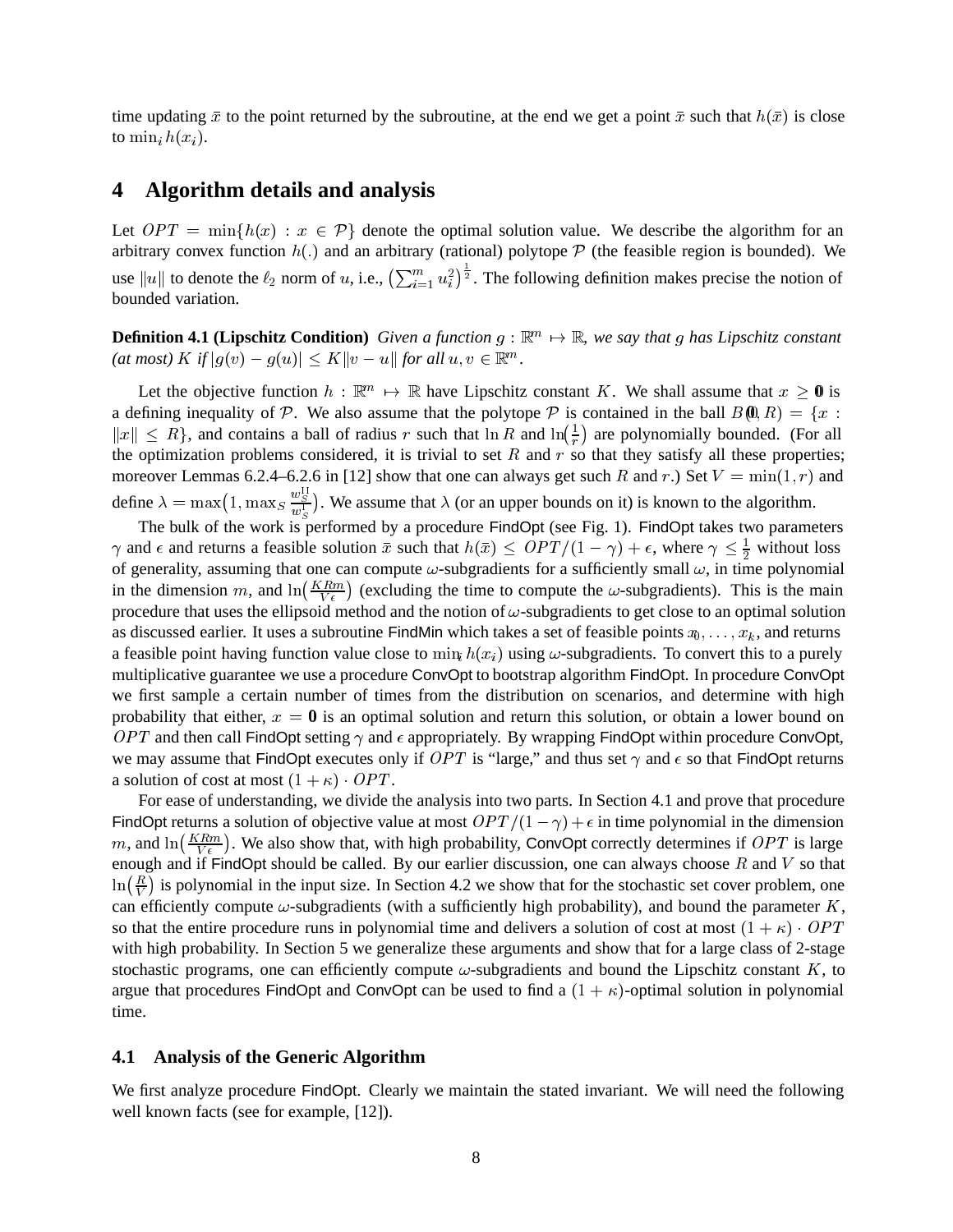**ConvOpt** $(\kappa, \delta)$  [Returns  $\bar{x}$  such that  $h(\bar{x}) \leq (1 + \kappa) \cdot OPT$  with probability at least  $1 - \delta$ . Assume  $\delta \leq \frac{1}{2}$ .]

- C1. Define  $\lambda = \max(1, \max_S w_S^H/w_S^L)$ . Sample  $M = \lambda \ln(\frac{1}{\delta})$  times from the distribution on scenarios. Let  $X =$  number of times a non-null scenario occurs.
- C2. If  $X = 0$ , return  $x = 0$  as an optimal solution.
- C3. Otherwise (with high probability),  $OPT \ge \varrho/\lambda$ , where  $\varrho = \frac{\delta}{\ln(1/\delta)}$ . Set  $\epsilon = \kappa \varrho/(2\lambda)$ ,  $\gamma = \kappa/3$ . Return Findopt $(\gamma,\epsilon).$

**FindOpt** $(\gamma, \epsilon)$  [Returns a point  $\bar{x}$  such that  $h(\bar{x}) \leq OPT/(1 - \gamma) + \epsilon$ . Assume  $\gamma \leq \frac{1}{2}$ .]

- O1. Set  $k \leftarrow 0$ ,  $y_0 \leftarrow 0$ ,  $N \leftarrow 2m^2 \ln\left(\frac{16KR^2}{V\epsilon}\right)$ ,  $n \leftarrow N \log\left(\frac{8NKR}{\epsilon}\right)$ , and  $\omega \leftarrow \gamma/2n$ . Let  $E_0 \leftarrow B(0, R)$  and  $\mathcal{P}_0 \leftarrow \mathcal{P}.$
- O2. For  $i = 0, \ldots, N$  do the following. [We maintain the invariant that  $E_i$  is an ellipsoid centered at  $y_i$  containing the current polytope  $\mathcal{P}_k$ .]
	- a) If  $y_i \in \mathcal{P}_k$ , set  $x_k \leftarrow y_i$ . Let  $d_k$  be an  $\omega$ -subgradient of  $h(.)$  at  $x_k$ . Let H denote the half space  $\{x \in \mathbb{R}^m : d_{k} \cdot (x - x_k) \leq 0\}$ . Set  $\mathcal{P}_{k+1} \leftarrow \mathcal{P}_k \cap H$  and  $k \leftarrow k+1$ .
	- b) If  $y_i \notin \mathcal{P}_k$ , let  $a \cdot x \leq b$  be a violated inequality, that is,  $a \cdot y_i > b$ , whereas  $a \cdot x \leq b$  for all  $x \in \mathcal{P}_k$ . Let H be the half space  $\{x \in \mathbb{R}^m : a \cdot (x - y_i) \leq 0\}.$
	- c) Set  $E_{i+1}$  to be the ellipsoid of minimum volume containing the half-ellipsoid  $E_i \cap H$ .
- O3. Let  $k \leftarrow k-1$ . We now have a collection of points  $x_0, \ldots, x_k$  such that each  $x_i \in \mathcal{P}_l \subseteq \mathcal{P}_{l-1}$ . Return  $\mathsf{Findmin}(\omega; x_0, \ldots, x_k).$

 $\mathsf{FindMin}(\omega; x_0, \ldots, x_k)$ 

M1. Set  $\rho \leftarrow \epsilon/4k$ ,  $\bar{x} \leftarrow x_0$ ,  $N' \leftarrow \log(\frac{8kKR}{\epsilon})$ .

M2. For  $i = 1, \ldots, k$  do the following. [We maintain the invariant that  $h(\bar{x}) \le (\min_{l=0}^{i-1} h(x_l) + (i-1)\rho)/(1-\omega)^{(i-1)N'}$ .]

- a) We use binary search to find y on the  $\bar{x} x_i$  line segment with value close to  $\min(h(\bar{x}), h(x_i))$ . Initialize  $y_1 \leftarrow \bar{x}, y_2 \leftarrow x_i.$
- b) For  $j = 1, \ldots, N'$  do the following. [We maintain that  $h(y_1) \leq h(\bar{x})/(1-\omega)^{j-1}, h(y_2) \leq h(x_i)/(1-\omega)^{j-1}$ .] - Let  $y \leftarrow \frac{y_1+y_2}{2}$ . Compute an  $\omega$ -subgradient d of h at the point y. If  $d \cdot (y_1-y_2) = 0$ , then exit the
	- loop. Otherwise exactly one of  $\hat{d} \cdot (y_1 y)$  and  $\hat{d} \cdot (y_2 y)$  is positive.
	- If  $d \cdot (y_1 y) > 0$ , set  $y_1 \leftarrow y$ , else set  $y_2 \leftarrow y$ .
- c) Set  $\bar{x} \leftarrow y$ .

M3. Return  $\bar{x}$ .

Figure 1: The convex optimization algorithm.

**Fact 4.2** The volume of the ball  $B(u, D) = \{x \in \mathbb{R}^m : ||x - u|| \leq D\}$  where  $u \in \mathbb{R}^m, D \geq 0$  is  $D^m$ vol $(B({\bf 0},1)).$ 

**Fact 4.3** Let  $E \subseteq \mathbb{R}^m$  be an ellipsoid and  $H \subseteq \mathbb{R}^m$  be a half space passing through the center of E. Then *there is a unique ellipsoid*  $E'$  *of minimum volume containing the half-ellipsoid*  $E \cap H$  and  $\frac{\text{vol}E}{\text{vol}E} \leq e^{-1/(2m)}$ .

-

**Fact 4.4** Let  $T : \mathbb{R}^m \to \mathbb{R}^m$  be an affine transformation with  $T(x) = Qx + t$ , where  $\det Q \neq 0$ . Then for *any set*  $S \subseteq \mathbb{R}^m$  *we have*  $\mathsf{vol}(T(S)) = |\det Q| \mathsf{vol}(S)$ *.* 

**Lemma 4.5** *The points*  $x_0, \ldots, x_k$  generated by **FindOpt** at the end of step O2 satisfy  $\min_{i=0}^k h(x_i) \leq$  $\left(OPT+\frac{\epsilon}{4}\right)/(1-\omega).$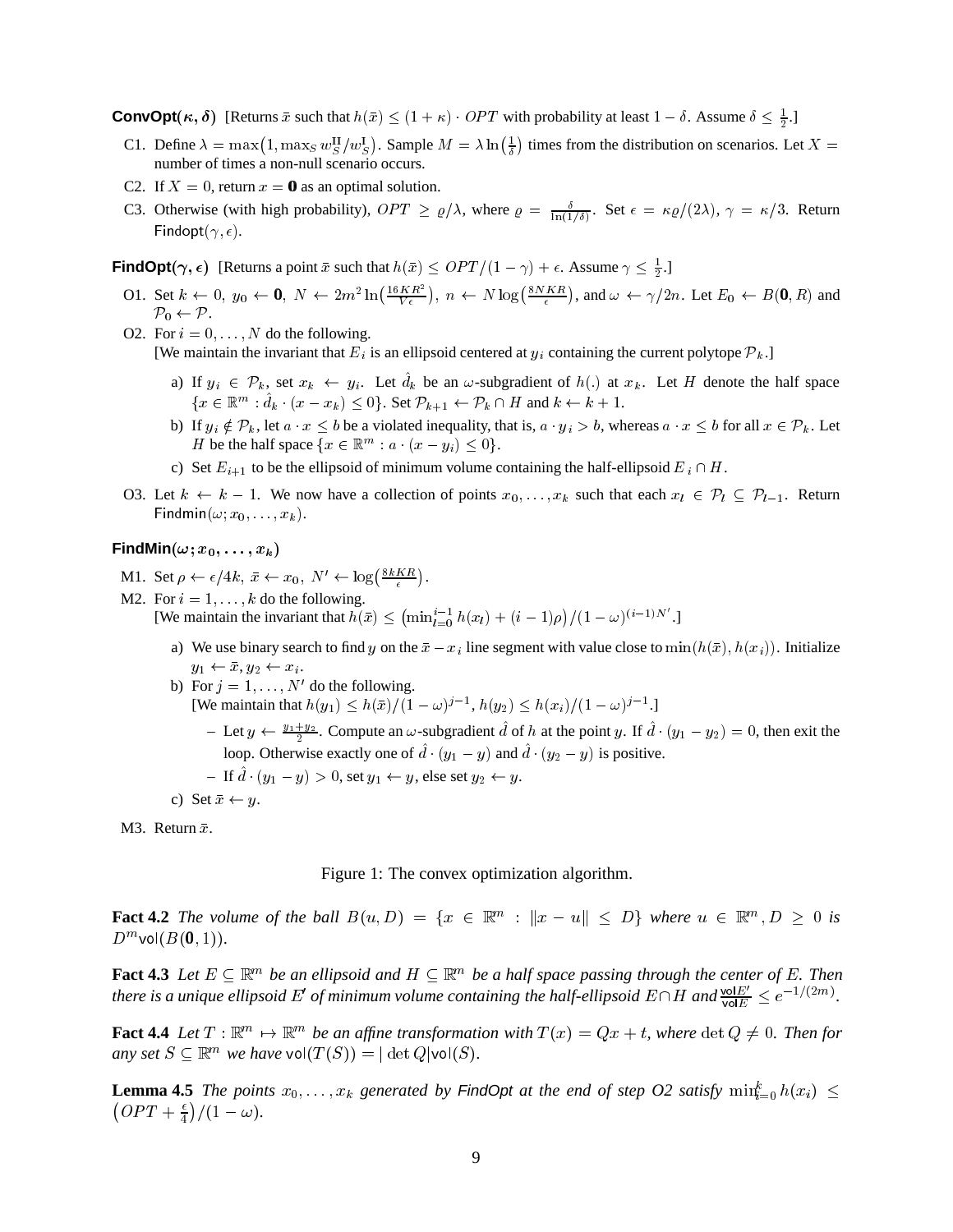**Proof :** Let  $x^*$  be an optimal solution. If  $d_l \cdot (x^* - x_l) \geq 0$  for some l, then  $h(x_l) \leq h(x^*)/(1 - \omega)$ since  $d_l$  is a  $\omega$ -subgradient at  $x_l$ . Otherwise let  $r = \frac{\epsilon}{8KR}$ . Consider the affine transformation T defined by  $T(x) = rI_m(x - x^*) + x^* = rx + (1 - r)x^*$  where  $I_m$  is the  $m \times m$  identity matrix, and let  $W = T(\mathcal{P})$ , so W is a shrunken version of P "centered" around  $x^*$ . Observe that, (1)  $W \subseteq \mathcal{P}$  because  $\mathcal{P}$  is convex, and any point  $T(x) \in W$  is a convex combination of  $x \in \mathcal{P}$  and  $x^* \in \mathcal{P}$ , so  $T(x) \in \mathcal{P}$ ; (2) vol $(W) = r^m$ vol $(\mathcal{P}) \ge$  $(rV)^{m}$ vol $(B(0, 1))$  using Facts 4.4 and 4.3 and since  $P$  contains a ball of radius V by assumption; and (3) for any  $y = Tx \in W$ ,  $||y - x^*|| = r||x - x^*|| \le \frac{\epsilon}{4K}$  since  $x, x^* \in B(0, R)$ , so  $h(y) \le h(x^*) + \frac{\epsilon}{4}$  since  $h(.)$ has Lipschitz constant K. Since  $\frac{{\sf vol}(E_{i+1})}{{\sf vol}(E_i)} \leq e^{-\frac{1}{2}}$  $\frac{\partial f(E_{i+1})}{\partial f(E_i)} \leq e^{-1/(2m)}$  for every i, and the volume of the ball  $E_0 = B(0,R)$ is  $R^m$ vol $(B({\bf 0},1))$ , plugging things together we obtain

$$
\mathsf{vol}(\mathcal{P}_k) \le \mathsf{vol}(E_N) \le e^{-N/(2m)} \mathsf{vol}(E_0) = \left(\tfrac{rV}{2}\right)^m \mathsf{vol}(B(0,1)) < \mathsf{vol}(W),
$$

so there must be a point  $y \in W$  that lies on a boundary of  $P_k$  generated by a hyperplane  $d_l \cdot (x - x_l) = 0$ . This implies that  $h(x_l) \leq h(y)/(1-\omega) \leq (h(x^*) + \frac{\epsilon}{4})/(1-\omega)$ .

**Lemma 4.6** Procedure FindMin returns a point  $\bar{x}$  such that  $h(\bar{x}) \leq (\min_{i=0}^k h(x_i) + \frac{\epsilon}{4})/(1 - \omega)^{kN'}$ .

**Proof :** The proof follows from the invariant stated in step M2 with  $i = k + 1$ , so we show the invariant. The invariant clearly holds when  $i = 1$ . Suppose the invariant holds at the beginning of iteration i. We will show that the inner "For  $j = \ldots$ " loop returns a point y such that  $h(y) \le \min(h(\bar{x}), h(\bar{x}_i))/(1-\omega)^{N'} + \rho$ . So after we set  $\bar{x} \leftarrow y$  in step M2c) at the end of iteration i, we get that  $h(\bar{x}) \le (\min_{i=0}^{\infty} h(x_i) + i\rho)/(1-\omega)^{iN}$ , which satisfies the invariant at the beginning of iteration  $i + 1$ .

To prove the claim about the inner loop, first notice that if at any point we have  $d \cdot (y_1 - y_2) = 0$ , then since  $y_1, y_2$  and y all lie on the  $\bar{x} - x_i$  line segment, we also have  $d \cdot (\bar{x} - y) = d \cdot (x_i - y) = 0$ . This implies that  $h(y) \le \min(h(\bar{x}), h(x_i))/(1 - \omega)$  and in this case the claim holds. So assume that this is not the case. We will show by induction that  $h(y_1) \leq h(\bar{x})/(1-\omega)^{j-1}$  and  $h(y_2) \leq h(x_i)/(1-\omega)^{j-1}$  at the start of the  $j<sup>th</sup>$  iteration of the inner loop. This is true at the beginning of the inner loop when  $j = 1$ . Suppose that this is true for iterations  $1, \ldots, j-1$ . So we have,  $h(y_1) \leq h(\bar{x})/(1-\omega)^{j-2}$  and  $h(y_2) \leq h(x_i)/(1-\omega)^{j-2}$  at the start of the  $(j-1)^{th}$  iteration. In iteration  $j-1$ , we set  $y=\frac{y_1+y_2}{2}$  and either  $d \cdot (y_1-y) > 0$  or  $d \cdot (y_2-y) > 0$ . In the former case, we have  $h(y) \leq h(y_1)/(1-\omega) \leq h(\bar{x})/(1-\omega)^{j-1}$  and we update  $y_1 \leftarrow y$ ; similarly, in the latter case we have  $h(y) \leq h(x_i)/(1-\omega)^{j-1}$  and we update  $y_2 \leftarrow y$ . So in either case, at the beginning of the  $j^{th}$  iteration we maintain that  $h(y_1) \leq h(\bar{x})/(1-\omega)^{j-1}$  and  $h(y_2) \leq h(x_i)/(1-\omega)^{j-1}$ , and by induction the invariant holds through all iterations. At the end of iteration N, we have  $||y - y_1||$ ,  $||y - y_2||$ both at most  $\frac{||x-x_i||}{||x-x_i||} \leq \rho/K$ , since  $\|\bar{x}-x_i\| \leq 2R$  as  $\bar{x}$  and  $x_i$  both lie in  $\mathcal{P} \subseteq B(0,R)$ , which implies that  $h(y) \leq \min(h(y_1), h(y_2)) + \rho \leq \min(h(\bar{x}), h(x_i)) / (1 - \omega)^{N'} + \rho$ . This proves the claim about the inner loop on  $j$ , and hence the lemma. ٠

**Theorem 4.7** Algorithm FindOpt returns a feasible point  $\bar{x}$  satisfying  $h(\bar{x}) \leq \text{OPT}/(1 - \gamma) + \epsilon$  in time  $O(T(\omega) \cdot m^2 \ln^2(\frac{K R m}{V \epsilon}))$ , where  $T(\omega)$  denotes the time taken to compute an  $\omega$ -subgradient and  $\omega$  =  $\Theta\big(\gamma/m^2\ln^2(\frac{KRm}{V\epsilon})\big).$ 

**Proof :** By Lemmas 4.5 and 4.6, we get that  $h(\bar{x}) \le (OPT + \frac{\epsilon}{2})/(1 - \omega)^{kN+1}$ . Since  $kN' \le$  $N \log\left(\frac{8NKR}{\epsilon}\right) = n$  and  $\omega = \gamma/2n$ , we have  $(1 - \omega)^{kN'+1} \ge (1 - \omega)^{n+1} \ge (1 - \gamma) \ge \frac{1}{2}$  (since we assumed  $\gamma \leq \frac{1}{2}$ ) which proves the performance guarantee, and shows that  $\omega = \Theta(\gamma/m^2 \ln^2(\frac{K R m}{V \epsilon}))$ . The running time is  $O((N + n)T(\omega))$  which is  $O(T(\omega) \cdot m^2 \ln^2(\frac{K R m}{V \epsilon}))$ .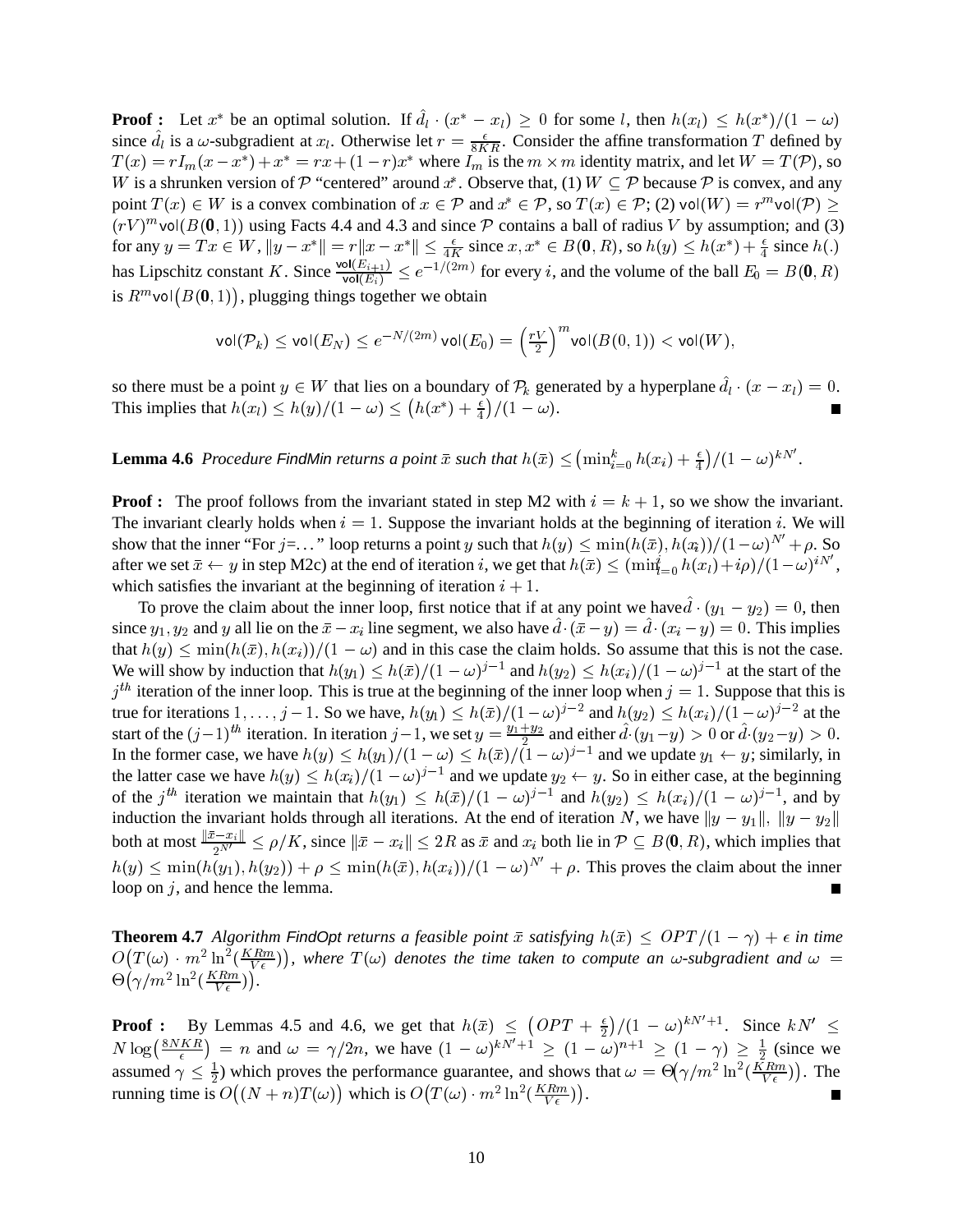Now we show that procedure ConvOpt works correctly with high probability. We make the very mild assumption that at any point  $x \in \mathcal{P}$ , in any non-null scenario, the total stage I cost + stage II cost of the scenario is at least 1, that is,  $w^1 \cdot x + f_A(x) \ge 1$  for every scenario  $A \ne \emptyset$ . Note that with integer costs, this is simply saying that we incur a non-zero total cost in any non-null scenario. (The constant 1 may be replaced by any other constant by adjusting the number of samples required by ConvOpt accordingly.)

**Lemma 4.8** *Procedure* ConvOpt *determines (correctly) with probability at least*  $1 - \delta$ , that  $OPT \ge \varrho/\lambda$ , *or that*  $x = 0$  *is an optimal solution.* 

**Proof :** Note that  $\varrho \leq 1$  since  $\delta \leq \frac{1}{2}$ . Since in every non-null scenario, we incur a cost of at least 1,  $OPT \geq q$ , where  $q = \sum_{A \subset U, A \neq \emptyset} p_A$  is the probability of occurrence of a non-null scenario. Let  $r = \Pr[X=0] = (1-q)^M$ . So  $r \le e^{-qM}$  and  $r \ge 1-qM$ . If  $q \ge \ln(\frac{1}{\delta})/M$ , then  $\Pr[X=0] \le \delta$ . So with probability at least  $1-\delta$  we will say that  $OPT \ge \varrho/\lambda$  which is true since  $OPT \ge q \ge \frac{1}{\lambda}$ . If  $q \le \delta/M$ , then  $Pr[X = 0] \ge 1 - \delta$ . We return  $x = 0$  as an optimal solution with probability at least  $1 - \delta$  which is indeed an optimal solution, because  $q \leq \frac{1}{\lambda}$  implies that it is always at least as good to defer to stage II since the expected stage II cost of a set S is at most  $q \cdot w_S^{\text{II}} \leq w_S^{\text{I}}$ . If  $\delta/M < q < \ln\left(\frac{1}{\delta}\right)/M$ , then we always return a correct answer since it is both true that  $x = 0$  is an optimal solution, and that  $OPT \ge q \ge \varrho/\lambda$ .

#### **4.2** Computing  $\omega$ -subgradients and bounding the Lipschitz constant K

We now focus on showing that algorithm ConvOpt returns a  $(1+\kappa)$ -optimal solution to relaxation (SSC-P2) of the stochastic set cover problem in polynomial time. Recall that our objective function is  $h(x) = w \cdot x +$  $f(x)$  where  $f(x) = \sum_{A \subset U} p_A f_A(x)$ , and

$$
f_A(x)=\min\Bigl\{\sum_S w_S^{\text{II}} r_{A,S}: \sum_{S: e\in S} r_{A,S} \geq 1-\sum_{S: e\in S} x_S \text{~~for all~} e\in A; \quad r_{A,S}\geq 0 \text{~~for all~} S\Bigr\}.
$$

By taking the dual, we can write  $f_A(x) = \max\left\{\sum_e(1 - \sum_{S: e \in S} x_S)z_{A,e}: z_A \in \mathcal{Q}_A\right\}$  where where

$$
\mathcal{Q}_A = \Big\{ z \in \mathbb{R}^{|U|} : \sum_{e \in S} z_e \leq w_S^{\text{II}} \text{ for all } S; \quad z_e = 0 \text{ for all } e \notin A; \quad z \geq \mathbf{0} \Big\}.
$$

Recall that  $\lambda = \max(1, \max_{S} \frac{w_S^2}{w_S^1})$ . We argue that for the function  $h(.)$  one can efficiently compute  $\omega$ subgradients and bound its Lipschitz constant  $K$ , as follows.

- 1. In Lemma 4.9 we show that any vector  $d$  that component-wise approximates a subgradient at  $x$  to within a certain accuracy is an  $\omega$ -subgradient at x..
- 2. Next we show that at any point x, there is a "nice" subgradient d with components  $d_S \in [-w_S^{\text{II}}, w_S^{\text{I}}]$ (in Lemma 4.10). This gives a bound on the Lipschitz constant  $K$ , and will allow us to compute an  $\omega$ -subgradient by using a sampling procedure.
- 3. Lemma 4.12 and Corollary 4.13 show that since the components  $d<sub>S</sub>$  lie in a range bounded multiplicatively by  $\lambda$ , poly $(m, \lambda, \frac{1}{\omega})$  samples from the scenario distribution suffice to compute a vector d that component-wise approximates this subgradient  $d$  to within the desired accuracy with high probability, and thus obtain a  $\omega$ -subgradient.

Using the above procedure to compute  $\omega$ -subgradients in procedure FindOpt with a small enough error probability, and putting the various pieces together we show in Theorem 4.15 that ConvOpt returns a point  $\bar{x}$ , such that,  $h(\bar{x}) \leq (1 + \kappa) \cdot OPT$  with probability at least  $1 - 2\delta$  in time poly(input size,  $\lambda$ ,  $\frac{1}{\kappa}$ ,  $\ln(\frac{1}{\delta})$ ).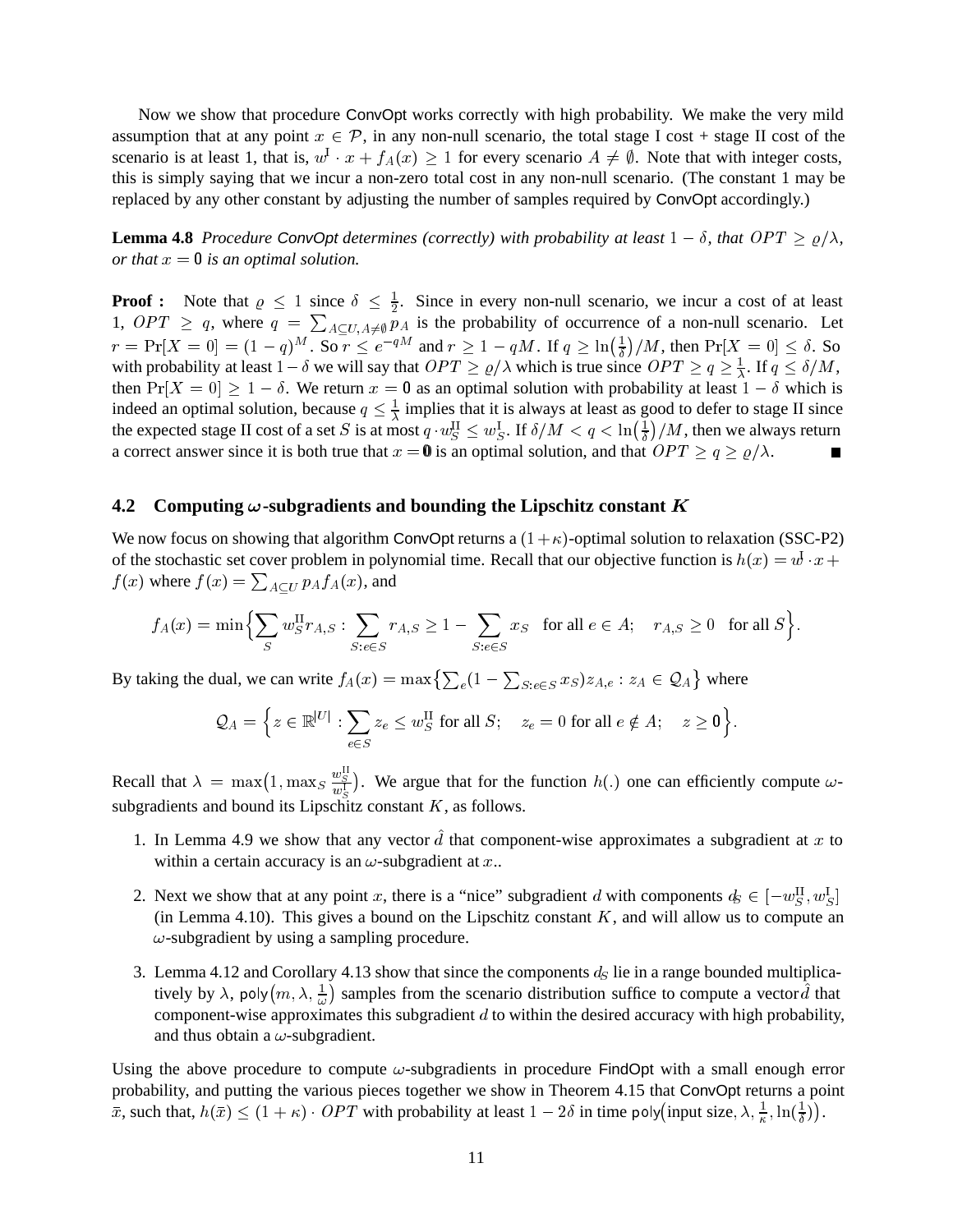**Lemma 4.9** Let *d* be a subgradient of  $h(.)$  at the point  $x \in \mathcal{P}$ , and suppose that  $\hat{d}$  is a vector such that  $d_S - \omega w_S^1 \leq d_S \leq d_S$  for all S. Then  $d$  is an  $\omega$ -subgradient of  $h(.)$  at  $x$ .

**Proof :** Let y be any point in P. Since the polytope P has  $x \ge 0$  as a defining constraint, it follows that  $x_S, y_S \ge 0$  for all S. We have  $h(y) - h(x) \ge d \cdot (y - x) = d \cdot (y - x) + (d - d) \cdot (y - x)$ , so we need to lower bound the second term by  $-\omega h(x)$ . Since  $d_S - d_S \ge 0$  and  $x_S, y_S \ge 0$  for every S,  $(d-d) \cdot (y-x) \ge -(d-d) \cdot x \ge -\sum_{S} \omega w_S^1 x_S \ge -\omega h(x)$  (since  $f(x) \ge 0$ ).

**Lemma 4.10** *Consider any point*  $x \in \mathbb{R}^m$ , and let  $z_A^*$  be an optimal dual solution for scenario A with x as the stage I decision vector. Then the vector d with components  $d_S = w_S^1 - \sum_A p_A \sum_{e \in S} z_{A,e}^*$  is a *subgradient at x, and*  $||d|| \leq \lambda ||w^1||$ .

**Proof :** Let y be any point in  $\mathbb{R}^m$ . We have to show that  $h(y) - h(x) \geq d \cdot (y - x)$ . We know that  $f_A(x) = \sum_e (1 - \sum_{S: e \in S} x_S) z_{A,e}^*$  for every scenario A. Also, since  $z_A^* \in \mathcal{Q}_A$ , at point y, we have  $f_A(y) \ge$  $\sum_e (1-\sum_{S: e \in S} y_S) z^*_{A,e}$  for every scenario A. So  $h(y) \geq w_S^1 \cdot y + \sum_{A \subset U} p_A(\sum_e (1-\sum_{S \subset S} y_S) z^*_{A,e})$  $\left( \sum_{e} (1 - \sum_{S: e \in S} y_S) z_{A,e}^* \right).$ The last term can be rewritten as

$$
\sum_{A\subseteq U,e} p_A z_{A,e}^* - \sum_{A\subseteq U} p_A \sum_e \sum_{S: e\in S} y_S z_{A,e}^* = \sum_{A\subseteq U,e} p_A z_{A,e}^* - \sum_{A\subseteq U} p_A \sum_S y_S \left( \sum_{e\in S} z_{A,e}^* \right),
$$

therefore we get that  $h(y) \ge \sum_S y_S (w_S^I - \sum_{A \subset U} p_A \sum_{e \in S} z_{A,e}^*) + \sum_{A \subset U, e} p_A z_{A,e}^*$ . We can express  $h(x)$ in a similar way with an equality instead of the inequality, and replacing  $y_s$  with  $x_s$ . Subtracting the two terms, we get that  $h(y)-h(x)\geq \sum_S (y_S-x_S) d_S$  where  $d_S=w_S^1-\sum_{A\subset U} p_A \sum_{e\in S} z^*_{A,e}.$  To bound  $\|d\|,$ since  $z_{A,e}^* \ge 0$  for all  $A,e$ , we have  $d_S \le w_S^1$ . Also, observe that  $w_S^1 - w_S^{11} \le d_S$ , since  $\sum_{e \in S} z_{A,e}^* \le w_S^{11}$ for every scenario A, and  $\sum_{A \subset U} p_A = 1$  because some scenario has to materialize (recall that we include the empty set also as a scenario). Therefore  $|d_S| \leq \lambda w_S^1$ , and hence  $||d|| \leq \lambda ||w^1||$ . L.

**Claim 4.11** *Suppose*  $||d(x)|| \leq D$  *for every x*, where  $d(x)$  *is a subgradient of*  $h(.)$  *at point x*. Then  $h(.)$  *has Lipschitz constant (at most) D.* 

**Proof :** Consider any two points  $u, v \in \mathbb{R}^m$  and let  $d, d'$  denote the subgradients at  $u, v$  respectively, with  $||d||, ||d'|| \le D$ , then we have  $h(v) - h(u) \ge d \cdot (v - u) \ge -||d|| ||v - u|| \ge -D||v - u||$ , and similarly  $h(u) - h(v) \geq -||d'|| ||u - v|| \geq -D||u - v||.$ 

Claim 4.11 and Lemma 4.10 show that we can bound the Lipschitz constant K by  $\lambda ||u||$ . Note that  $\ln K$  is polynomially bounded. We will use the following sampling lemma to show that one can efficiently compute an  $\omega$ -subgradient of  $h(.)$  at any point x.

**Lemma 4.12** Let  $X \in [-a, b]$  be a random variable,  $a, b > 0$ , computed by sampling from a probability distribution  $\pi$ . Let  $\mu = \text{E}[X]$  and  $\alpha = \max(1, a/b)$ . Then for any  $c > 0$ , by taking  $\frac{100\alpha^2}{3c^2} \ln(\frac{1}{\delta})$  independent samples from  $\pi$ , one can compute an estimate Y such that  $\mu - 2c \cdot b \le Y \le \mu$  with probability at least  $1 - \delta$ .

**Proof :** Let  $q = \max(a, b)$ . The variance of X is  $\sigma^2 = E[X^2] - \mu^2 \leq q^2$ . We divide the samples into  $s_1 = \frac{20}{3} \ln(\frac{1}{\delta})$  groups, each group containing  $s_2 = 5\alpha^2/c^2$  samples. Let  $X_{ij}$  be the value of X computed from the j<sup>th</sup> sample of group i,  $i = 1, \ldots, s_1, j = 1, \ldots, s_2$ . Let  $Y_i$  be the average of the  $X_{ij}$  values. We set  $Y = \text{median}(Y_1, \ldots, Y_{s_1}) - c \cdot b$ . The variables  $X_{ij}$  are iid with mean  $\mu$  and variance  $\sigma^2$ . So we have  $\mathbb{E}[Y_i] = \mu$  and  $\text{Var}[Y_i] = \sigma^2 / s_2$ . By Chebyshev's inequality, we get  $\Pr[|Y_i - \mu| > c \cdot b] \leq \frac{\sigma^2}{s_2 (cb)^2} \leq$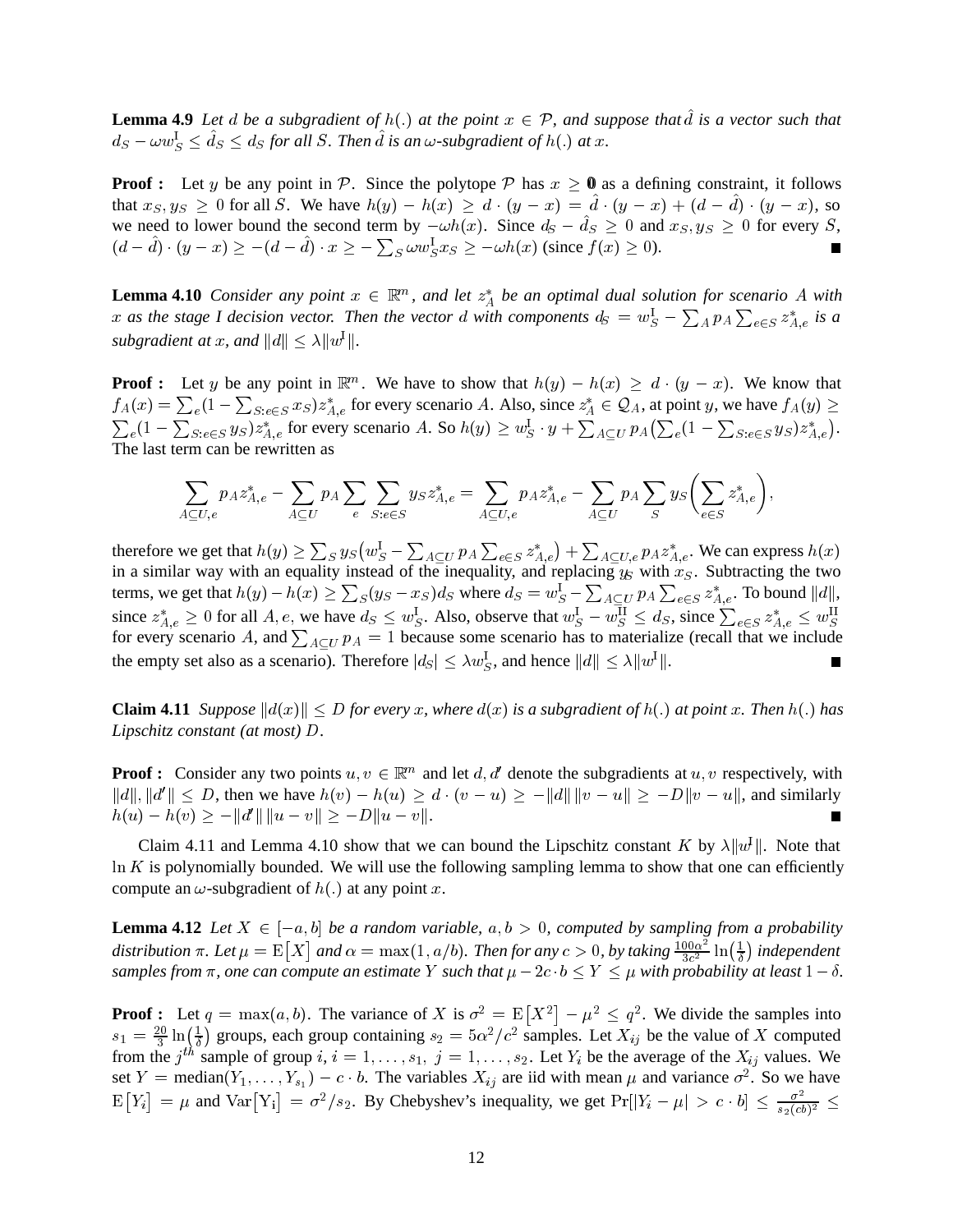$\frac{\alpha^2}{s_2c^2} \leq \frac{1}{5}$ . Let  $Z_i = 1$  if  $|Y_i - \mu| > c \cdot b$ , and 0 otherwise, and  $Z = \sum_{i=1}^{s_1} Z_i$ . Then  $\mathbb{E}[Z] \leq s_1/5$  and  $\leq s_1/5$  and the variables  $Z_i$  are independent. If  $Y > \mu$  or  $Y < \mu - 2c \cdot b$ , then at least  $s_1/2$  variables  $Z_i$  must be set to 1. Therefore by Chernoff bounds we have  $Pr[Y \notin [\mu - 2c \cdot b, \mu]] \leq exp(-\frac{3s_1}{20}) \leq \delta$ . Г

**Corollary 4.13** At any point  $x \in \mathcal{P}$ , one can compute an  $\omega$ -subgradient with probability at least  $1-\delta$  using at most  $T(\omega) = \frac{400\lambda^2}{3\omega^2} \ln(\frac{m}{\delta})$  independent samples from the probability distribution on scenarios.

**Proof :** The proof is an easy corollary of Lemmas 4.10, 4.9 and 4.12. We use the sampling process described in Lemma 4.12. Each time we sample and get a scenario A, we compute the quantities  $X<sub>S</sub>$  =  $w_S^1 - \sum_{e \in S} z_{A,e}^*$  where  $z_A^*$  is an optimal dual solution for scenario A with x as the first-stage vector. Observe that if  $d_S = \mathbb{E}[X_S]$  then  $d_S = w_S^1 - \sum_A p_A \sum_{e \in S} z_{A,e}^*$ , so the vector d with components  $d_S$  is a subgradient at x by Lemma 4.10. Since  $X_s \in [-w_S^{\text{II}}, w_S^{\text{I}}]$  for each S, using Lemma 4.12 with error probability  $\delta/m$ and  $c = \omega/2$ , we can estimate the expectation  $E[X_S] = d_S$  b  $= d<sub>S</sub>$  by  $d<sub>S</sub>$  using the claimed number of samples, so that for each S individually, we have  $d_S - \omega w_S^1 \leq d_S \leq d_S$  with probability at least  $1 - \delta/m$ . So the error probability over all sets S is at most  $\delta$ , that is,  $Pr[\forall S, d_S - \omega w_S^1 \le d_S \le d_S] \ge 1 - \delta$ . So by Lemma 4.9, the vector  $d = \{d_S\}$  is an  $\omega$ -subgradient at x with probability at least  $1 - \delta$ . П

Plugging in the time bound  $T(\omega)$  (with a sufficiently small error probability) in Theorem 4.7, we get the following.

**Lemma 4.14** *Using the above procedure for computing*  $\omega$ -subgradients, FindOpt finds a feasible solution  $\bar{x}$ such that  $h(\bar{x}) \leq OPT/(1-\gamma) + \epsilon$  with probability at least  $1-\delta$  in time poly(input size,  $\frac{1}{\gamma}, \ln(\frac{1}{\epsilon}), \ln(\frac{1}{\delta})$ ).

**Proof :** Theorem 4.7 gives the performance guarantee and accounts for the time taken excluding the time taken to compute  $\omega$ -subgradients. We need to show that with high probability *every* vector the algorithm computes is an  $\omega$ -subgradient for  $\omega = \gamma/2n$  where  $n = N \log(\frac{8NKR}{\epsilon})$  and  $N = 2m^2 \ln(\frac{16KR^2}{V_{\epsilon}})$ . The total number of times we need to compute a  $\omega$ -subgradient is at most  $N + n$ . Setting the error probability to  $\delta/(N+n)$ , and  $\omega = \gamma/2n$  in Corollary 4.13, we get that  $T(\omega) = O(\frac{\lambda^2 n^2}{\gamma^2} \ln(\frac{m(N)}{\delta}))$  $\left(\frac{\lambda^2 n^2}{\gamma^2} \ln(\frac{m(N+n)}{\delta})\right)$  samples suffice to ensure that each individual vector computed is an  $\omega$ -subgradient with probability at least  $1 - 1/((N + n)\delta)$ . So the net error probability over all  $\omega$ -subgradient computations is at most  $\delta$ . The time taken is  $O(N + 1)$ .  $m(T(\omega)) = O\left(n^3\lambda^2(\ln N + \ln(\frac{1}{\delta}))\right)/\gamma^2\right)$ , which is polynomial in the input size,  $\lambda, \frac{1}{\gamma}, \ln(\frac{1}{\epsilon})$  and  $\ln(\frac{1}{\delta})$ . 

**Theorem 4.15** *Procedure* ConvOpt *computes a feasible solution to* (SSC-P2) *of cost at most*  $(1 + \kappa) \cdot OPT$ with probability at least  $1 - 2\delta$  in time polynomial in the input size,  $\frac{1}{\kappa}$ , and  $\ln(\frac{1}{\delta})$ .

**Proof :** By Lemma 4.8, we know that if ConvOpt calls FindOpt then with probability at least  $1 - \delta$  we have  $OPT \ge \varrho/\lambda$  where  $\varrho = \frac{\varrho}{\ln(1/\delta)}$ . The performance guarantee and the time bound now follow from Lemma 4.14 since we set  $\gamma = \kappa/3$  and  $\epsilon = \kappa \varrho/(2\lambda) = \frac{\kappa \vartheta}{2\lambda \ln(1/\delta)}$ . Since FindOpt may err with probability at most  $\delta$ , the net error probability is at most  $2\delta$ .  $\blacksquare$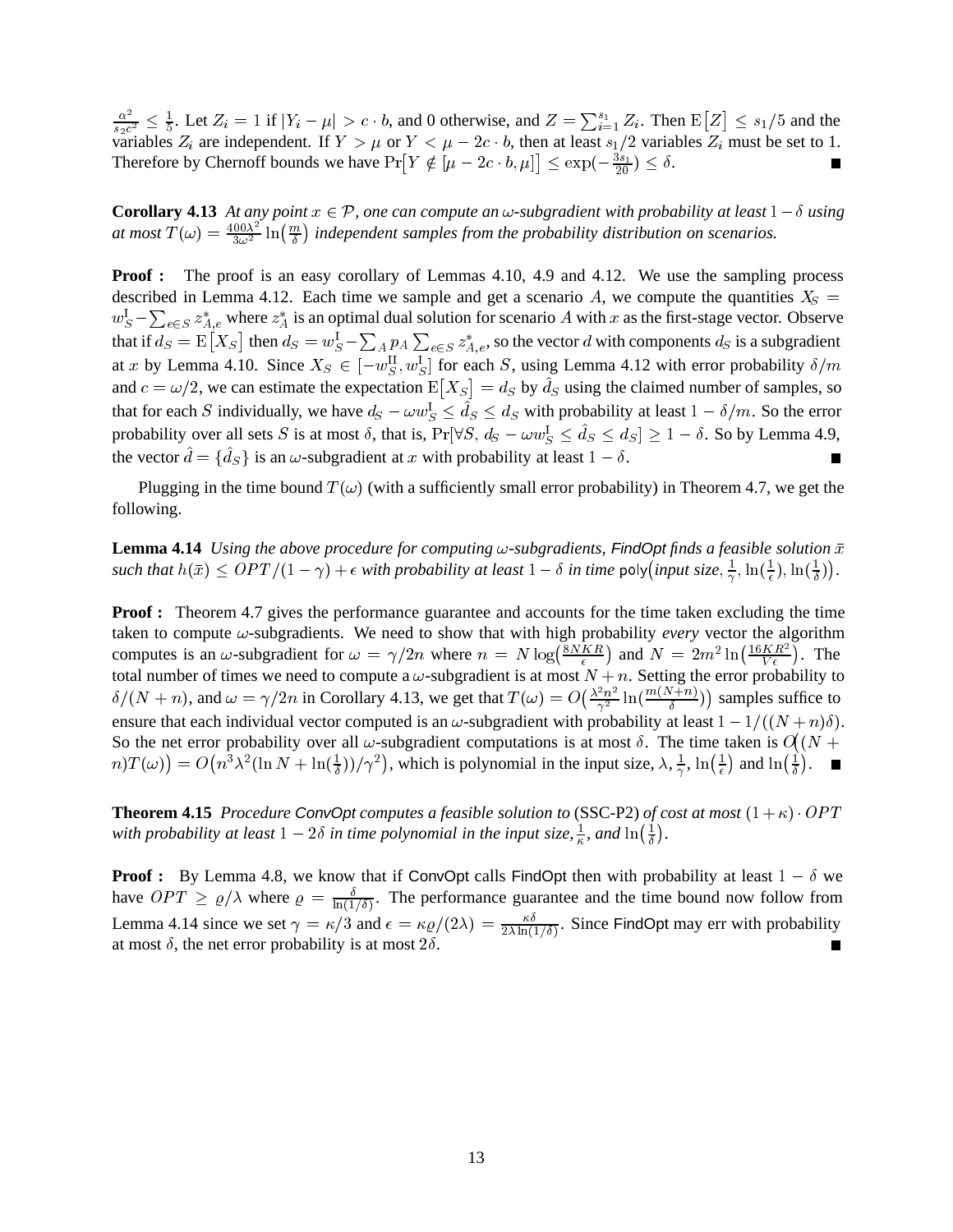### **5 A General Class of Solvable Stochastic Programs**

We now show that algorithm ConvOpt can be used to solve the following broad class of 2-stage stochastic programs.

$$
\min \quad w^{1} \cdot x + f(x) \qquad \text{subject to} \quad x \in \mathcal{P} \subseteq \mathbb{R}_{\geq 0}^{m},
$$
\n
$$
\text{where} \quad f(x) = \sum_{A \in \mathcal{A}} p_{A} f_{A}(x), \tag{Stock-1}
$$

and 
$$
f_A(x) = \min \qquad w^A \cdot r_A + q^A \cdot s_A
$$
  
s.t.  $B^A s_A \ge h^A$  (2)

$$
D^A s_A + T^A r_A \ge j^A - T^A x \tag{3}
$$

$$
r_A, s_A \geq \mathbf{0}, r_A \in \mathbb{R}^m, s_A \in \mathbb{R}^{\ell}.
$$

Here  $A$  denotes the set of all possible scenarios, and  $P$  is the feasible region polytope. We require that (a)  $T^A \ge 0$  for every scenario A, and (b) at every point  $x \in \mathcal{P}$ ,  $f(x) \ge 0$  and that the primal and dual problems corresponding to  $f_A(x)$  be feasible for every scenario A. A sufficient condition for (b) is to insist that  $0 \le f_A(x) < +\infty$  at every point  $x \in \mathcal{P}$  and scenario  $A \in \mathcal{A}$ . We can relax condition (a) somewhat and solve a more general class of programs that allow one to incorporate upper bounds on the second-stage decisions  $r_A$ , under certain conditions. We assume that  $x = 0$  lies in  $P$ , since we would like to be able to express the option where one does nothing in the first stage and defers all decisions to stage II.

The essential property of this class of programs is that constraints (3) have the same matrix  $T<sup>4</sup>$  multiplying the recourse vector  $r_A$  and the first-stage vector  $x$  in every scenario  $A$ . This implies that the stage I decisions given by the vector x and the stage II decisions for scenario A given by the vector  $\gamma_A$  act in the same capacity. All of the stochastic optimization problems we will consider can be expressed as convex programs in the above form, and one can therefore obtain a near-optimal fractional solution for each of these problems in polynomial time. Observe that this class of stochastic programs is rich enough to model stochastic problems with scenario-dependent recourse (that is, stage II) costs. To prevent an exponential blowup in the input, we consider an oracle model where an oracle supplied with scenario  $A$  reveals the scenario-dependent data  $(w^A, q^A, h^A, j^A, B^A, D^A, T^A)$ ; procedure ConvOpt will need to query this oracle only a polynomial number of times.

We now show that the analysis in Section 4.2 can be extended to show that algorithm ConvOpt computes a near-optimal solution to (Stoc-P). Let  $h(.)$  denote the objective function which is easily shown to be convex. Define  $\lambda = \max(1, \max_{A \in \mathcal{A}, S} \frac{w_S}{w_S^1})$ . As before, we assume that the algorithm knows the value of  $\lambda$ . To extend the analysis in Section 4.2 we need to show the following three things: (1) one can compute a  $\omega$ -subgradient in polynomial time, (2) the Lipschitz constant K can be set so that  $\ln K$  is polynomially bounded, and (3) one can detect with high probability that  $OPT$  is large. The third requirement is easily handled by Lemma 4.8. Under the mild assumption that at any  $x \in \mathcal{P}$ , every "non-null" scenarion  $A \in \mathcal{A}$ incurs a total cost of at least 1, Lemma 4.8 holds, and shows that by sampling  $\lambda \ln(\frac{1}{\delta})$  times one can determine, with probability at least  $1-\delta$ , whether  $OPT \ge \frac{\delta}{\ln(1/\delta)\lambda}$ , or if  $x = 0$  is an optimal solution. To show (1) and (2) we proceed exactly as in Section 4.2. We show that at any point, there is a subgradient with a nice structure and bounded  $\ell_2$  norm. By approximating this subgradient component-wise one obtains an  $\omega$ -subgradient, and the bound on  $\ell_2$  norm gives a bound on the Lipschitz constant. The following lemma shows that the components of the subgradient vector have variation that is bounded multiplicatively by  $\lambda$ , so that one can use the sampling lemma, Lemma 4.12, to compute an  $\omega$ -subgradient with high probability by repeated sampling.

<sup>&</sup>lt;sup>1</sup>The meaning of a non-null scenario will be intuitively clear from the application; for concreteness, we could define a null scenario as a scenario A for which  $f_A(0) = \min_{x \in \mathcal{P}} f_A(x)$ .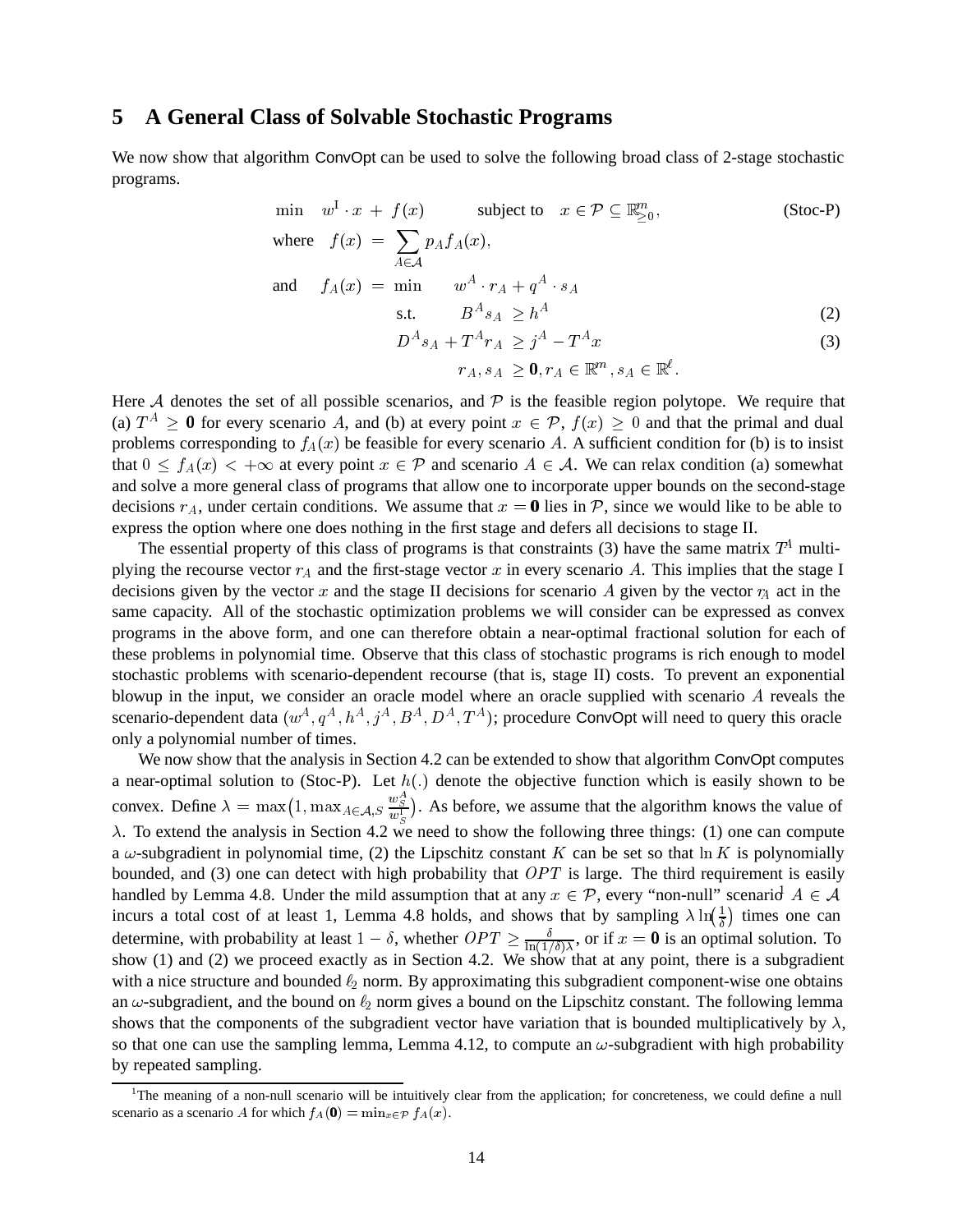**Lemma 5.1** *Consider any point*  $x \in \mathbb{R}^m$ , and let  $(u_A^*, z_A^*)$  be an optimal dual solution for scenario A with  $x$  as the stage I vector, where  $z_A^*$  is the dual multiplier corresponding to inequalities (3). Then, (i) the vector  $d = w^1 - \sum_A p_A (T^A)^T z_A^*$  is a subgradient at x, (ii)  $\|d\| \leq \lambda \|w^1\|$  and (iii) if d is a vector such that  $d - \omega w^1 \leq d \leq d$ , then *d* is a  $\omega$ -subgradient at *x*.

**Proof :** By taking the dual, we can write  $f_A(x) = h^A \cdot u_A^* + (j^A - T^A x) \cdot z_A^*$ . For any other point  $y, (u_A^*, z_A^*)$ is a feasible dual solution for scenario A, given the stage I vector y. So  $f_A(y) \geq h^A \cdot u_A^* + (j^A - T^A y) \cdot z_A^*$ and we have  $h(y) \geq w^1 \cdot y + \sum_A p_A (h^A \cdot u^*_A + j^A \cdot z^*_A - y^T (T^A)^T z^*_A)$ . As  $y^T (T^A)^T z^*_A$  is a scalar, we can replace it by its transpose  $((T^A)^T z_A^*)^T y = ((T^A)^T z_A^*)$ .  $((T^A)^T z_A^*) \cdot y$ . Substituting above, and combining the terms with  $y$ , we get that

$$
h(y) \ge (w^{\mathcal{I}} - \sum_{A} p_{A}(T^{A})^{\mathcal{T}} z_{A}^{*}) \cdot y + \sum_{A} p_{A}(h^{A} \cdot u_{A}^{*} + j^{A} \cdot z_{A}^{*}). \tag{4}
$$

Similarly, we have  $h(x) = (w^1 - \sum_A p_A (T^A)^T z_A^*) \cdot x + \sum_A p_A (h^A \cdot u_A^* + j^A \cdot z_A^*)$ . Subtracting, we get that  $h(y) - h(x) \ge d \cdot (y - x)$  where  $d = w^1 - \sum_A p_A (T^A)^T z_A^*$ , showing that d is a subgradient at x.

For every scenario  $A \in \mathcal{A}$  we have  $z_A^* \geq 0$ , so  $d \leq w^1$  since  $T^A \geq 0$ . Observe that the dual of the scenario A (primal) optimization problem has the constraint  $(T^A)^T z_A \leq w^A$ . Since  $z_A^*$  is a feasible dual solution, we have  $(T^A)^T z_A^* \leq w^A \leq \lambda w^1$ , and since  $\sum_A p_A = 1$ , this shows that,  $d \geq w^1 - \lambda w^1$ . So we get that  $||d|| \leq \lambda ||w^1||$ . Now by Claim 4.11 (which holds regardless of the function  $h(.)$ ), one can set  $K = \lambda ||w^1||$ , so that  $\ln K$  is polynomially bounded.

Finally to show part (iii), we proceed exactly as in Lemma 4.9.  $h(y) - h(x) \ge d \cdot (y - x) = d \cdot (y - x)$  $x + (d - d) \cdot (y - x)$ . Since  $x, y \ge 0$ , we have  $(d - d) \cdot (y - x) \ge -(d - d) \cdot x \ge -\omega w^1 \cdot x \ge -\omega h(x)$ , where the last inequality follows since  $f(x) \geq 0$ .

So as before, using Lemma 4.12, one can compute an  $\omega$ -subgradient at any point x using  $T(\omega)$  = /  $\left(\frac{\lambda^2}{\omega^2} \ln(\frac{m}{\delta})\right)$  samples.

**Theorem 5.2** *Procedure ConvOpt can be used to obtain a feasible solution to* (Stoc-P) *of objective function value at most*  $(1 + \kappa) \cdot OPT$  with probability at least  $1 - 2\delta$ , in time poly(input size,  $\lambda$ ,  $\frac{1}{\kappa}$ ,  $\ln(\frac{1}{\delta})$ ).

#### **5.1 2-Stage Programs with a Continuous Distribution**

We now consider the class of 2-stage programs specified by (Stoc-P) where the second stage scenario is specified by a parameter  $\xi$  that is continuously distributed with probability density function  $p(\xi)$ , and show that procedure ConvOpt can be used to obtain a  $(1 + \kappa)$ -optimal solution to this class of programs. Our objective function is  $h(x) = w^{\mathrm{I}} \cdot x + \mathrm{E}_{\xi}[f(x, \xi)],$  where  $\mathrm{E}_{\xi}[f(x, \xi)] = \int p(\xi)f(x, \xi)$   $p(\xi)f(x,\xi) d\xi$  and  $f(x,\xi)$  is the cost of scenario  $\xi$  determined by the minimization problem in (Stoc-P) with parameters  $w(\xi)$ ,  $q(\xi)$ ,  $h(\xi)$ ,  $j(\xi)$ ,  $B(\xi)$ ,  $D(\xi)$  and  $T(\xi)$ . As before we assume that at every feasible point x and scenario  $\xi$ , (a)  $T(\xi) \geq 0$ , (b)  $\int p(\xi) f(x,\xi) d\xi \geq 0$ , and that the primal and dual problems corresponding to  $f(x,\xi)$  are feasible.

Notice that the proof of Lemma 5.1 (and hence that of Theorem 5.2) does not rely on the fact that the probability distribution is discrete. Consequently, the statement and proof of Lemma 5.1 extend easily to the continuous setting by replacing each occurrence of the summation  $\sum_{A} p_A(\ldots)$  by the integral  $\int d\xi p(\xi)(\ldots)$ . At any point x, if  $(u^*(\xi), z^*(\xi))$  is an optimal solution for the dual problem corresponding to  $f(x,\xi)$  with  $z^*(\xi)$  being the dual multipliers for inequalities (3), then the vector  $d = w \int d\xi p(\xi) T(\xi)^T z^*(\xi)$  is a subgradient at x, and parts (ii) and (iii) of Lemma 5.1 hold as is where we define  $\lambda$  to be  $\max(1, \sup_{\xi, S} \frac{w(\xi)S}{w_S^1})$ , which we assume is known. One thus obtains a bound on the Lipschitz constant, and the fact that  $\omega$ -subgradients can be computed by sampling. Finally, under the assumption that at every  $x \in \mathcal{P}$  and every  $\xi$ , either  $w^1 \cdot x + f(x, \xi) \geq 1$  or  $f(\mathbf{0}, \xi) = \min_{x \in \mathcal{P}} f(x, \xi)$ , we can detect that  $OPT$ is large using Lemma 4.8.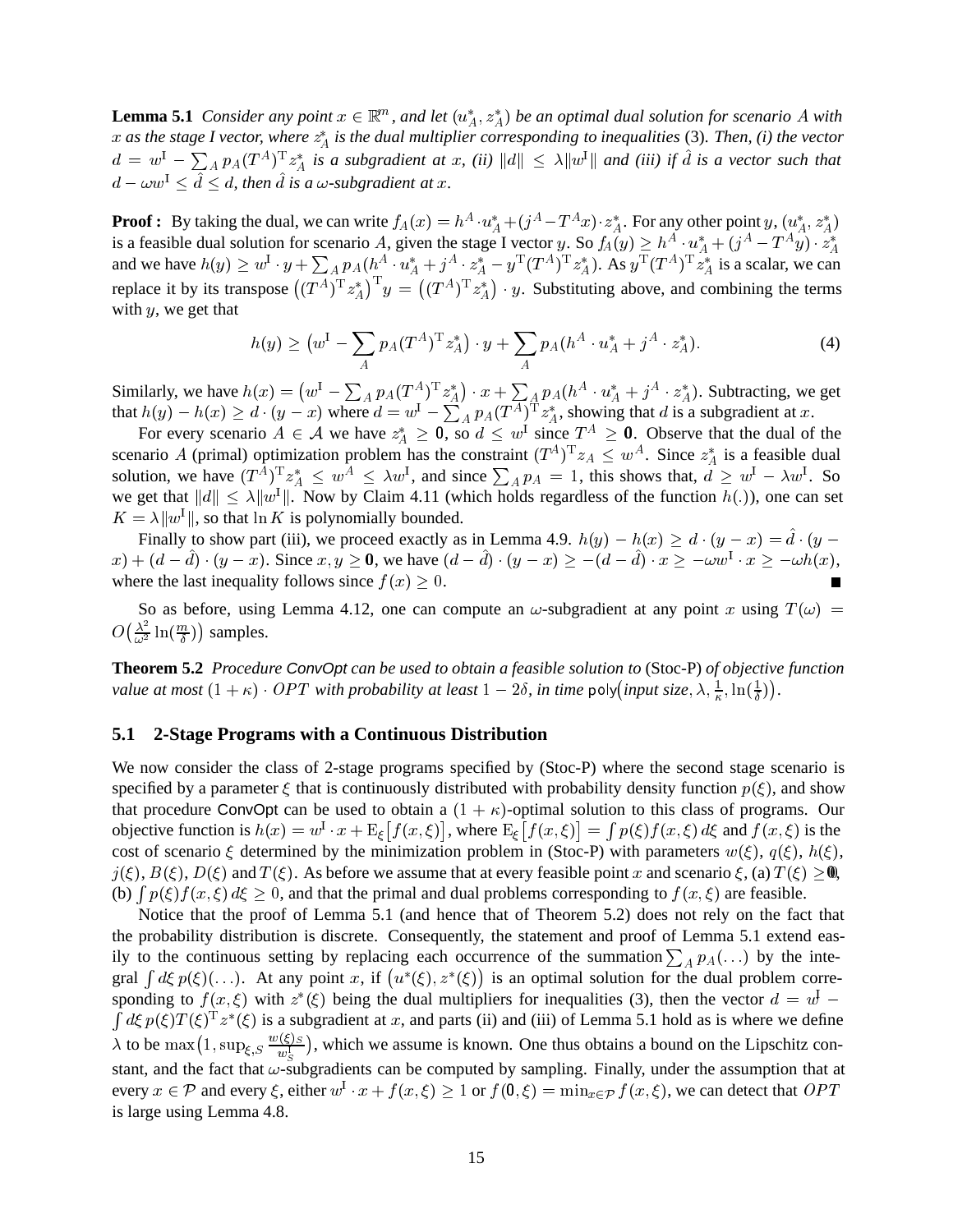**Theorem 5.3** *Procedure ConvOpt returns a feasible solution to* (Stoc-P) *with a continuous distribution, of value at most*  $(1 + \kappa) \cdot OPT$  *in polynomial time.* 

# **6 Applications**

We give a number of applications for which we prove the first known performance guarantees in the blackbox model without any restrictions on the costs in the two stages. Our guarantees generalize and, in many cases, improve upon previous results that were obtained by placing restrictions either on the underlying distribution, or on the costs of the two stages.

### **6.1 Multicommodity Flow Problems**

We consider a stochastic version of the concurrent multicommodity flow problem where we are given a set of commodities represented by source-sink pairs  $(s_i, t_i)$ , and we need to buy capacity to install on the edges so that in every scenario A, one can concurrently ship  $d_i^A$  units of each commodity i from its source  $s_i$  to its sink  $t_i$ , where the scenario is generated by some probability distribution. We can either purchase capacity on an edge in stage I paying a lower price, or wait until the exact demands are known and buy capacity at a higher price; the total amount of capacity that we can install on an edge is limited by  $u_t$ . The goal is to minimize the total (expected) cost of installing capacity. Let  $\dot{c}$  and  $c^A$  denote the cost vectors for buying capacity in stage I and in scenario  $A$  in stage II. The 2-stage stochastic multicommodity flow problem can be formulated as follows: minimize  $\sum_{e} c_e^l x_e + \sum_{A \subset A} p_A g_A(x)$  (A is the set of all scenarios) subject to  $0 \le x_e \le u_e$  for each  $e, g_A(x)$  is the minimum value of  $\sum_e c_e^A y_{A,e}$  subject to the constraints that for each i, the total flow for  $(s_i, t_i)$  is at least  $d_i^A$ , for each edge e, the total flow on e is at most  $x_e + y_{A,e}$ , and also at most  $u_e$  (this ensures that  $x_e + y_{A,e} \leq u_e$ ).

Immorlica et al. [14] considered the single-commodity version of this problem and gave an algorithm based on writing an LP that enumerates all scenarios, one for each possible demand value, and solving the LP to compute the optimal first-stage decisions. Consequently, their running time depends on the *maximum demand* D that may be realized. This approach suffers from the "curse of dimensionality" and does not work well in the multicommodity setting, since even if the maximum demand is 1, (.e., a scenario specifies a set of source-sink pairs have to be connected to each other) there are still an exponential number of scenarios to enumerate. Note that there are no integrality constraints, that is, one we can install fractional amounts of capacity. Since we have formulated the problem as a convex program of the type handled by Theorem 5.2, our fully polynomial approximation scheme can be applied. Whereas our running time depends on  $\lambda$ , the ratio of stage II and stage I costs, it does not depend on  $D$ .

**Theorem 6.1** *For any*  $\epsilon > 0$ , the stochastic concurrent multicommodity flow problem can be approximated *to within a factor of*  $(1 + \epsilon)$  *in polynomial time.* 

The algorithm in Figure 1 can be applied to solve other stochastic multicommodity flow variants in polynomial time as well. For example, one could consider a maximum multicommodity flow variant, where a scenario A specifies a set of  $active(s_i, t_i)$  pairs and we want to install capacity so as to ensure that the *total* flow routed between the active pairs is at least some threshold  $b^A$ . The only change here is that in the convex program, the scenario  $\hat{A}$  minimization problem contains a constraint stating that the net flow routed between the active pairs in A is at least  $b^A$  which replaces the concurrent flow constraints. This convex program can be solved to near-optimality, yielding a  $(1 + \epsilon)$ -approximation algorithm for the problem, for any  $\epsilon > 0$ .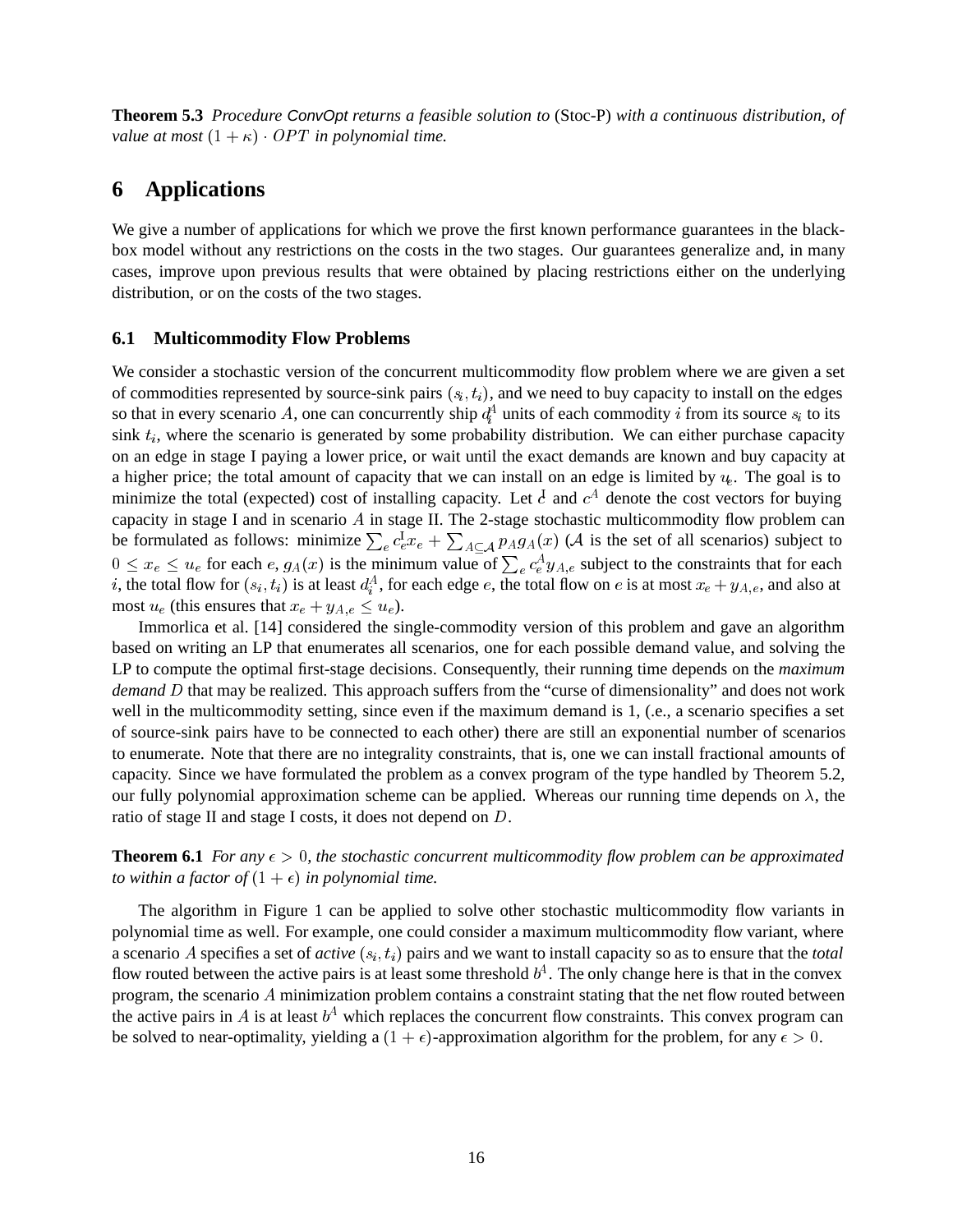#### **6.2 Covering problems**

**Vertex cover.** The stochastic vertex cover problem is a special case of the stochastic set cover problem where we want to cover the edges of a graph by vertices. The edge set  $A$  (i.e, scenario) to be covered is chosen from a probability distribution and is revealed only in stage II; we may choose a vertex  $v$  either in stage I, paying a cost of  $w_v^1$ , or in stage II at a cost of  $w_v^A$  in scenario A. The previous results known for this problem were an 8-approximation algorithm in the black-box model, a 3-approximation algorithm in the setting where each edge is independently activated, both under the restriction that  $u_t^A = \lambda w_v^1$  for each v and scenario  $A$ , due to Gupta et al. [13]; Ravi and Sinha [22] gave a 2-approximation algorithm when there are only polynomially many scenarios (but the second-stage costs may be scenario dependent).

Since the stochastic vertex cover problem is a special case of the stochastic set cover problem, and the deterministic vertex cover LP is known to have an integrality gap of 2, by Corollary 2.2, we obtain, for any  $\epsilon > 0$ , a  $(4 + \epsilon)$ -approximation algorithm for the stochastic version with black box probability distributions and scenario-dependent second-stage costs. This is the first approximation algorithm in this more general model with black box probability distributions.

**Theorem 6.2** *For any*  $\epsilon > 0$ , there is a  $(4 + \epsilon)$ -approximation algorithm for the stochastic vertex cover *problem with arbitrary probability distributions and scenario-dependent stage II costs.*

**Minimum multicut problem on trees.** In the deterministic minimum multicut problem on trees, we are given a tree with costs  $w_e$  on the edges, and pairs of vertices  $(s_i, t_i)$ . The goal is to remove a minimum-cost set of edges so as to disconnect each  $(s_i, t_i)$  pair. In the stochastic variant, the pairs to be disconnected are revealed only in the second stage, and we can choose either to "cut" an edge in stage I or in stage II, paying a cost of  $w_e^1$  or  $w_e^A$  in scenario A, respectively. The multicut problem is an instance of the case of the set-cover problem, where we want to cover each  $(s_i, t_i)$  path. Garg, Vazirani & Yannakakis [11] gave a primal-dual approximation algorithm for the deterministic problem that showed that the natural covering LP relaxation of this problem has an integrality gap of 2. Using their 2-approximation algorithm, and applying Corollary 2.2, we get the following result.

**Theorem 6.3** *For any*  $\epsilon > 0$ , there is a  $(4+\epsilon)$ -approximation algorithm for the stochastic minimum multicut *problem on trees.*

**General covering problems.** Kolliopoulos and Young [17] consider general deterministic covering problems with multiplicity constraints, of the form  $\min w \cdot x$  subject to  $Mx \ge r, x \le b, x \in \mathbb{Z}_+^m$ , where the entries of  $w$ ,  $M$  and  $r$  are all non-negative. An example of such a problem is the multiset multicover problem with multiplicity constraints, which is an extension of the set-cover problem where each element  $e$  is required to be covered  $r_e$  times by the chosen sets; a set S can cover element  $e \ M_{e,S}$  times and may be chosen at most  $b<sub>S</sub>$  times. Kolliopoulos and Young give bicriteria approximation algorithms for these problems. We obtain generalizations of their results for the corresponding stochastic covering problem where *copies* of a set S may be purchased either in stage I or in stage II at a price of  $u_s^1$  in stage I or  $w_s^A$  in scenario A in stage II. We remark that due to the multiplicity constraints the convex programming relaxation of the stochastic problem is not of the form SSC-P2 since the matrix  $T<sup>A</sup>$  has negative entries; nevertheless one can show that algorithm ConvOpt in Figure 1 can be used to obtain a  $(1 + \kappa)$ -optimal solution, which can then be rounded using the procedure detailed in Theorem 2.1.

### **6.3 Facility location problems**

In the deterministic uncapacitated facility location (DUFL) problem, given a set of candidate facility locations  $F$  and a set of clients  $D$ , we want to open facilities at a subset of the locations in  $F$ , and assign each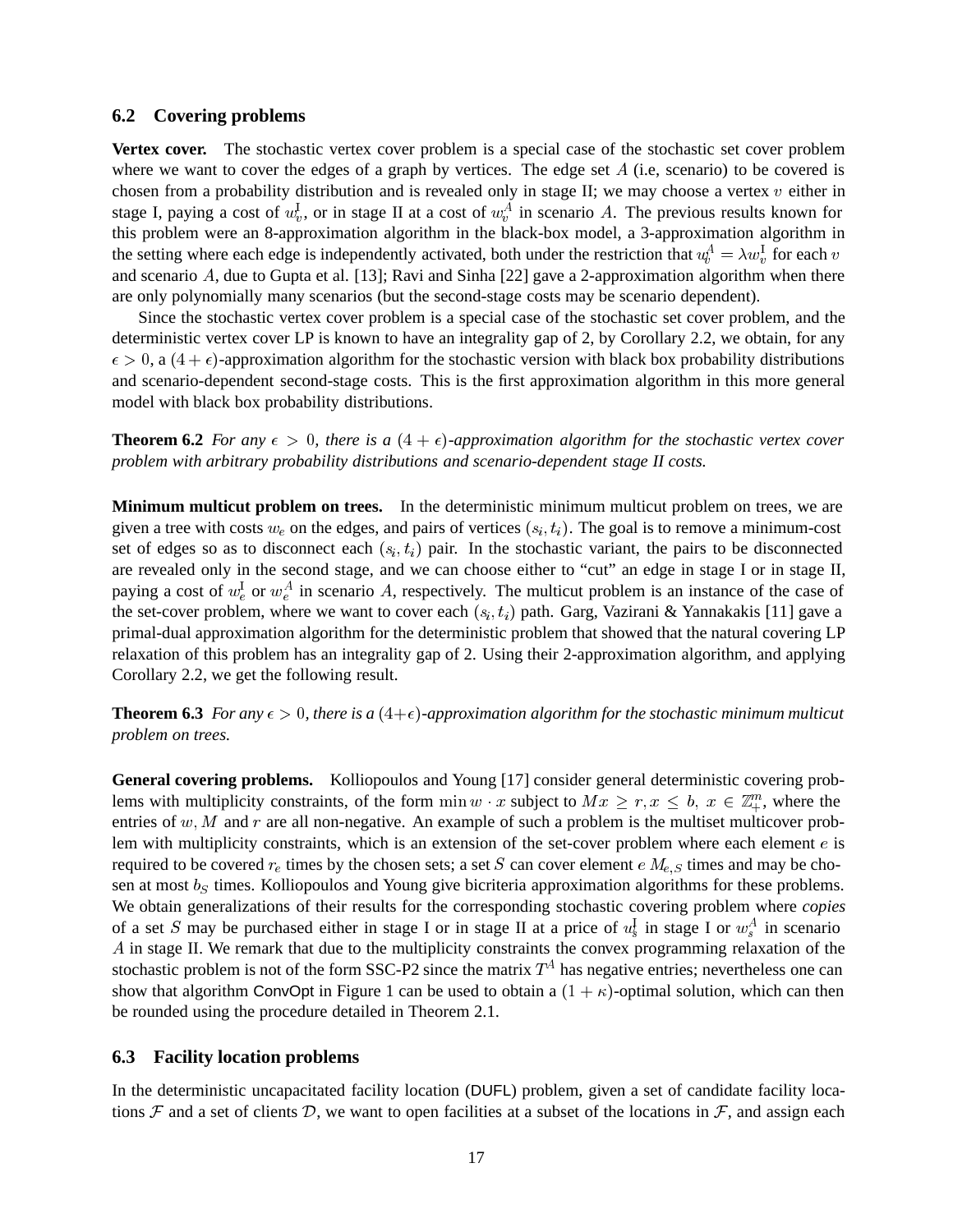client to an open facility. Opening a facility at location i incurs a cost of  $f_i$ , and the cost of assigning client j to facility *i* is  $d_i c_{ij}$  where  $d_j$  is the *demand* of client *j*,  $c_{ij}$  is the distance between *i* and *j*, and the distances  $c_{ij}$  form a metric. The goal is to minimize the total facility opening costs and client assignment costs.

In the deterministic problem one assumes that the client demands are precisely known in advance; the 2-stage stochastic uncapacitated facility location (SUFL) problem handles settings where there is uncertainty in the demand, for example, due to macro-economic factors such as competition, technology, customer purchasing power etc. We are given a probability distribution on tuples  $(d_1, \ldots, d_{|\mathcal{D}|})$  where  $d_j \in \{0, 1, \ldots, D\}$ specifies the demand of client  $j$  and  $D$  is some known upper bound on the demand. We can open some facilities in stage I paying a cost of  $f_i^1$  for opening facility i, then the actual scenario A with demands  $d_i^4$ is revealed, and we may choose to open some more facilities in stage II, incurring a cost of  $f_i^A$  for each  $\mathbf{r}$  and  $\mathbf{r}$  and  $\mathbf{r}$  and  $\mathbf{r}$  and  $\mathbf{r}$ facility *i* that we open in scenario A. As indicated by the notation, the recourse costs  $f_i^A$  may in general be scenario-dependent.

For the special case where  $f_i^A = \lambda f_i^1$  for each  $i \in \mathcal{F}$  and each scenario A, Gupta et al. [13] gave an 8.45-approximation algorithm in the black box model, and a 6-approximation algorithm in the setting where each client is activated independently. Ravi and Sinha [22] gave an LP-rounding based 8-approximation algorithm in for the polynomial scenarios setting that can handle scenario-dependent facility opening and client assignment costs, where the assignment cost in scenario A is  $c_{A,ij} = \gamma^A c_{ij}$  for all i, j. Their rounding algorithm needs to know the optimal fractional solution for *each stage II scenario* which renders it unsuitable when there are exponentially many scenarios.

We improve upon all of these results. We consider a convex programming relaxation of the problem and give a different rounding approach that decides which facilities to open in stage I based on *only the stage I fractional solution*. Combined with our algorithm to solve the convex program, this yields a 3.225 approximation algorithm in the black-box model with scenario-dependent costs. One can write the following convex program for SUFL. We use *i* to index the facilities in  $\mathcal{F}$ , *j* to index the clients in  $\mathcal{D}$ , and  $\mathcal{A}$  to denote the set of all possible scenarios.

$$
\begin{array}{ll}\n\min & \sum_{i} f_{i}^{I} y_{i} + \sum_{A \in \mathcal{A}} p_{A} g_{A}(y) \qquad \text{subject to} \qquad 0 \leq y_{i} \leq 1 \qquad \text{for all } i,\n\end{array} \tag{SUFL-P}
$$
\n
$$
\text{where} \quad g_{A}(y) = \min & \sum_{i} f_{i}^{A} y_{A,i} + \sum_{j} d_{j}^{A} \sum_{i} c_{ij} x_{A,ij}
$$
\n
$$
\text{s.t.} \quad \sum_{i} x_{A,ij} \geq 1 \qquad \text{for all } j \text{ such that } d_{j}^{A} > 0,
$$
\n
$$
x_{A,ij} \leq y_{i} + y_{A,i} \qquad \text{for all } i \in \mathcal{F}, j \text{ such that } d_{j}^{A} > 0,
$$
\n
$$
x_{A,ij}, y_{A,i} \geq 0 \qquad \text{for all } i, j.
$$

Here  $y_i$  indicates if facility i is opened in stage I and  $y_{i,i}$  indicates if facility i is opened in the stage II scenario A. The variables  $x_{A,ij}$  are the usual assignment variables indicating whether client j is assigned to facility *i*. The minimization problem for a scenario A determines the cost,  $g_A(y)$ , incurred for scenario A and has constraints that enforce that each client j with positive demand  $d_i^A$  has to be assigned to a facility that is opened either in stage I or in scenario A. The term  $\sum_{A \in A} p_A q_A(y)$  is therefore the expected second stage cost. Observe that (SUFL-P) lies in the class of 2-stage stochastic programs handled by Theorem 5.2, and therefore one can use the algorithm in Figure 1 to obtain a solution y of cost at most  $(1 + \epsilon)$  times the optimal in time polynomial in the size of the input and  $\frac{1}{6}$ . Let  $\rho_{\text{DUFL}}$  denote the integrality gap of the deterministic problem which is bounded by 1.52 [20].

**Theorem 6.4** *There is a*  $(3.225 + \epsilon)$ -approximation algorithm for SUFL based on rounding a near-optimal *solution to* (SUFL-P). Moreover, the integrality gap of (SUFL-P) is at most  $2\rho_{\text{UFL}} \leq 3.04$ . These results hold even with scenario-dependent assignment costs  $c_{ij}^A = \gamma^A c_{ij}$ .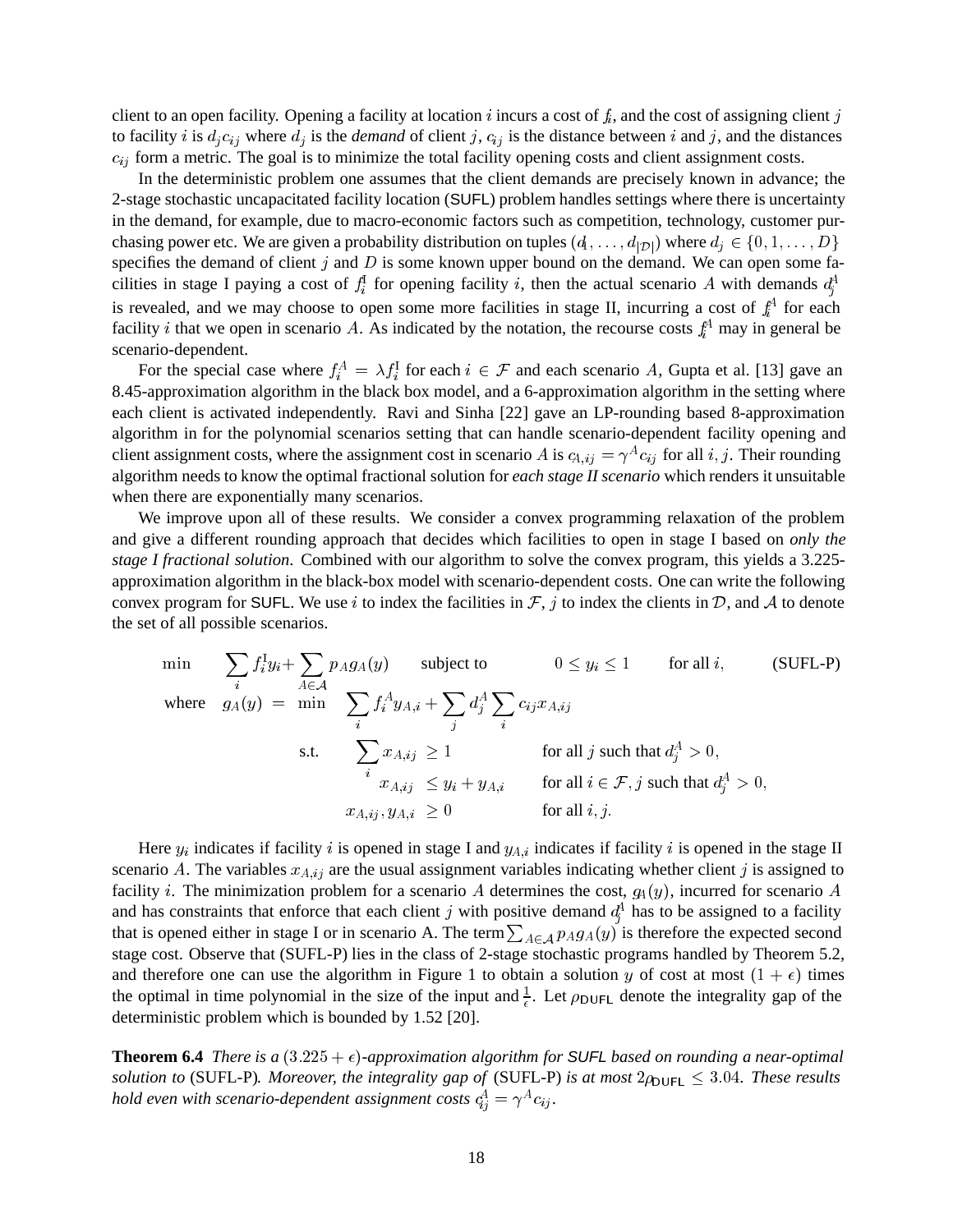**Proof :** For notational simplicity, we shall focus on the case in which the demands  $d_i^A$  in any scenario A are  $\mathbf{r}$  and  $\mathbf{r}$  and  $\mathbf{r}$  and  $\mathbf{r}$  and  $\mathbf{r}$ either 0 or 1, that is, a scenario A is now just a subset of the clients  $D$  that need to be assigned to facilities. The extension to the setting with arbitrary demands requires only cosmetic notational changes.

We first show that the integrality gap of (SUFL-P) is at most  $2\rho_{\text{UFL}}$ . The proof is along the lines of the proof of Theorem 2.1. Let y be an optimal solution to (SUFL-P) and  $(x_A, y_A)$  be the optimal solution for scenario A given the first-stage decision vector y. Let  $OPT$  be the optimal solution value. We will show that we can decouple the first-stage and second-stage decisions, so that one can get an integer solution by separately solving a DUFL problem for stage I and a DUFL problem for each stage II scenario. Fix a scenario A and a client  $j \in A$ . Let  $F_{A,j} = \{i : x_{A,ij} > 0\}$ . We write  $x_{A,ij} = x_{A,ij}^1 + x_{A,ij}^1$  where  $x_{A,ij}^1 \leq y_i$  and  $x_{A,ij}^{\text{II}} \leq y_{A,i}$ . Since  $x_{A,ij} \leq y_i + y_{A,i}$  we can always split  $x_{A,ij}$  in the above way. Observe that j must be assigned to an extent of at least  $\frac{1}{2}$  either by the assignment  $\{x_{A,ij}^{\text{L}}\}$  or by the assignment  $\{x_{A,ij}^{\text{L}}\}$ , that is either  $\sum_i x_{A,ij}^1 \ge \frac{1}{2}$  or  $\sum_i x_{A,ij}^{11} \ge \frac{1}{2}$ . In the former case, we will assign j to a facility opened in stage I, and in the latter case we will assign  $j$  to a facility opened in stage II.

More precisely, for any client j, consider the set of scenarios  $S_j = \{A \subseteq \mathcal{D} : \sum_i x_{A,ij}^1 \ge \frac{1}{2}\}\.$  For our stage I decisions, we shall construct a feasible fractional solution for a DUFL instance in which the facility costs are  $f_i^1$ , the assignment costs are  $c_{ij}$ , and each client j has a *demand* equal to  $\sum_{A \in S_i} p_A$ ; we then round this fractional solution to an integer solution using known algorithms for DUFL.

In fact, we first construct a feasible solution in which there is a client  $(j, A)$  for each scenario  $A \in \mathcal{S}_1$ , with demand  $p_A$ , and then coalesce these scenario-dependent clients into one. Consider  $(j, A)$  such that  $A \in S_j$ . We can obtain a feasible solution by setting  $\hat{x}_{A,ij} = \min(1, 2x^1_{A,ij})$  and  $\hat{y}_i = \min(1, 2y_i)$  for each  $i \in \mathcal{F}$ . (Note that a client may be assigned to an extent greater than 1.) However, the  $\hat{u}$  facility variables do not depend on the scenario and given the  $\hat{y}_k$  values, we can re-optimize the fractional assignment for each client j: first reset  $\hat{x}_{A,ij} = 0$  and then considering the facilities in non-decreasing order of the assignment cost  $c_{ij}$ , set  $\hat{x}_{A,i'j} = \min(\hat{y}_{i'}, 1 - \sum_i \hat{x}_{A,ij})$  for each facility  $i'$  Note that this new fractional assignment is completely determined by the values of the fractional facility variables and *does not depend on A*, and so we can now view all of these clients  $(j, A)$  as one client j with demand  $\sum_{A \in S_j} p_A$ . The facility cost of this fractional solution is at most  $2\sum_i f_i^1y_i$ , and the assignment cost is no more than the one for the scenariodependent clients,  $2\sum_{i,j}\sum_{A\in S_i}p_Ac_{ij}x_{A,ij}^1 \leq 2\sum_{i,j}\sum_{A\in S_i}p_Ac_{ij}x_{A,ij}$ . Using the fact that the integrality gap of DUFL is  $\rho_{\text{DUFL}}$ , given this DUFL instance with a fractional solution  $(\hat{x}, \hat{y})$ , we can now obtain an integer solution  $(\tilde{x}, \tilde{y})$  of cost at most  $2\rho_{\text{DUFL}}\left(\sum_i f_i^1 y_i + \sum_{i,j} \sum_{A \in \mathcal{S}_i} p_A c_{ij} x_{A,ij}\right)$ ; this determines the set of facilities to open in stage I, and for each client j takes care of the scenarios in  $S<sub>i</sub>$ .

In any scenario A, each client j such that  $A \in S_i$  is assigned to the stage I facility given by the assignment  $\tilde{x}$ . To assign the remaining clients, we solve a DUFL instance with client set  $\{j \in A : A \notin \mathbb{R}^d\}$  $S_j$ . Since  $A \notin S_j$ , we have that  $\sum_i x_{A,ij}^{\text{II}} \ge \frac{1}{2}$ , and hence if we reset  $\hat{x}_{A,ij} = \min(1, 2x_{A,ij}^{\text{II}})$ ,  $\hat{y}_{A,i} =$  $\min(1, 2y_{A,i})$  for each  $i \in \mathcal{F}$ , we get a feasible solution for this set of clients. Again, we can get an integer solution of cost at most  $2\rho_{\text{DUFL}}(\sum_i f_i^A y_{A,i} + \sum_{i,j \in A: A \notin S_i} c_{ij} x_{A,ij})$ . This solution tells us which facilities to open in scenario A and how to assign the clients j in A with  $A \notin S_i$ . Hence, the overall cost of the solution with first-stage facilities  $\tilde{y}$  is at most  $2\rho_{\text{DUFL}}$   $\cdot$  OPT, which implies that the integrality gap is at most  $2\rho_{\text{DUFL}}$ .

To obtain the approximation algorithm, we first obtain a near-optimal solution  $y$  in polynomial time. The difficulty in converting the proof of the integrality gap into a rounding algorithm is that the algorithm that shows that  $\rho_{\text{DUFL}} \leq 1.52$  due to [20] requires knowledge of the client demands, whereas we do not know the demand  $\sum_{A \in \mathcal{S}_i} p_A$  of a client j, and might not be able to even estimate it by sampling, since the probability  $p_A$  could be extremely small. We therefore need an approximation algorithm for DUFL that works without explicit knowledge of the client demands. Swamy [27] (see Section 2.4) gives an algorithm with this property, improving upon the algorithm of [26] (which also has this property); the algorithm converts any fractional solution to an integer solution increasing the cost by a factor of at most 1.705.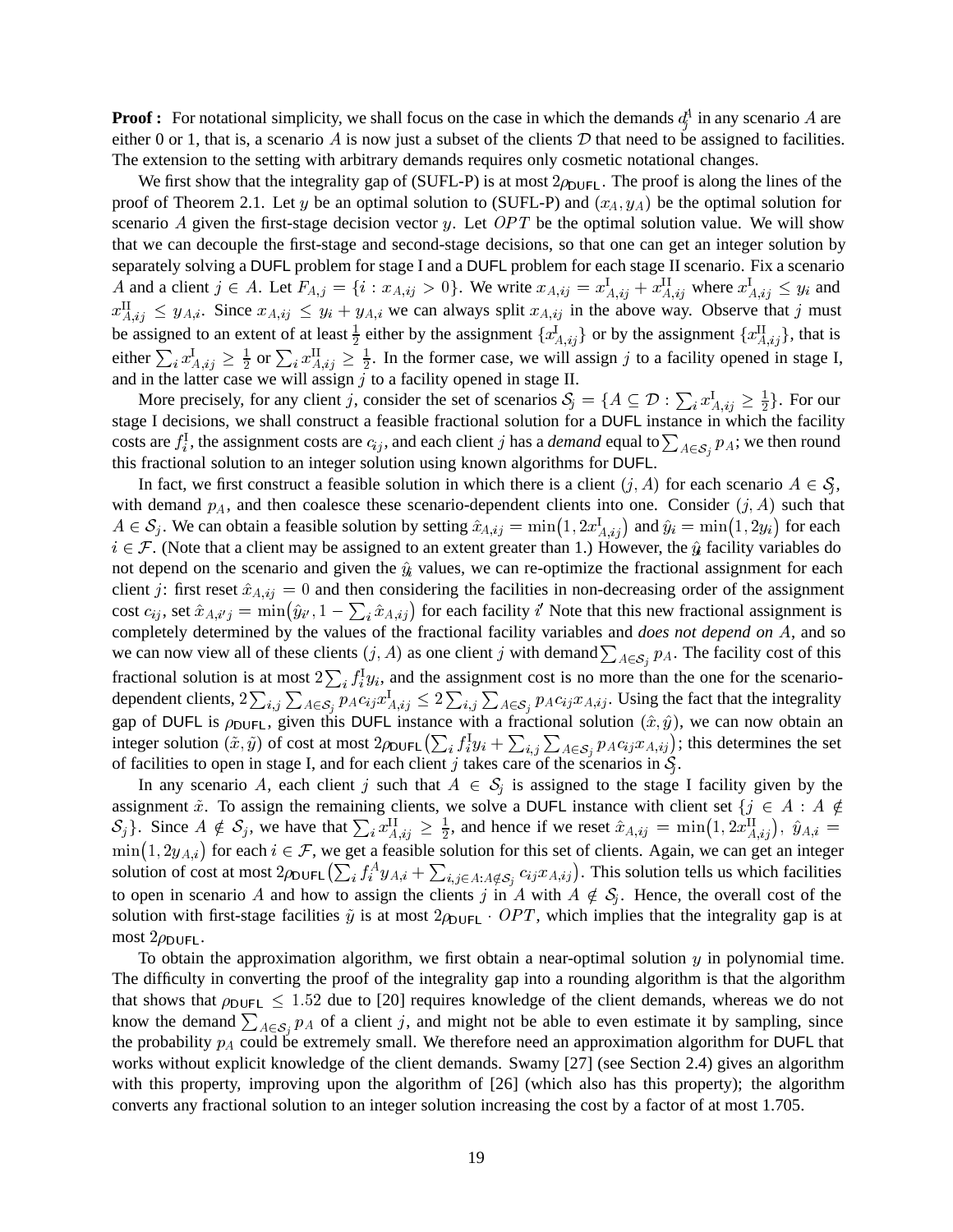We use this algorithm to obtain the approximation algorithm. We modify the definition of  $S<sub>i</sub>$  slightly, so as to balance the contribution from stages I and II. Let  $\theta = \frac{1.705}{1.705 + 1.52}$ . Let  $\mathcal{S}_j = \{A \subseteq \mathcal{D} : \sum_i x_{A,ij}^1 \ge \theta\}$ . So now we have a fractional solution in which we set  $\hat{y}_i = \min(1, y_i/\theta)$ , and using the re-optimization procedure described earlier, we can find the optimal fractional assignment  $\hat{x}$  corresponding to the  $\hat{y}$  values. We round this using the algorithm of Swamy [27] to get a solution  $(\tilde{x}, \tilde{y})$  of cost at most  $\frac{1.705}{\theta} \cdot (\sum_i f_i^{\{1\}} y_i + \sum_{i,j} \sum_{A \in S_i} p_A c_{ij} x_{A,ij})$ . This determines the facilities to open in stage I. In any scenario  $j \in A$  such that  $A \in S_j$  is taken care of by a stage I facility. Next, we determine which facilities to open in scenario  $A$  and how to assign the remaining clients in  $A$  by constructing a feasible fractional solution for a deterministic subproblem with client set  $\{j \in A : A \notin S_j\}$  and "rounding" this solution. We set  $\hat{y}_{A,i} = \min(1, y_{A,i}/(1-\theta))$  and for each client  $j \in A$  such that  $A \notin \mathcal{S}_j$ , set  $\hat{x}_{A,ij} = \min(1, x_{A,ij}^H/(1-\theta)).$ We "round" this solution using the algorithm of Mahdian et al. [20] (which is not an LP rounding algorithm) since the issue of the demands does not apply to this stage, to get an integer solution of cost at most  $\frac{1.52}{1-\theta}$ .  $\left(\sum_i f_i^A y_{A,i} + \sum_{i,j \in A: A \notin S_i} c_{ij} x_{A,ij}\right)$ . So the total cost incurred if we open the facilities given by  $\tilde{y}$  in stage I is at most  $3.225 \cdot OPT$ .

The algorithm remains unchanged if we have arbitrary demands  $d_i^A$ , and/or scenario-dependent assignment costs  $c_{ij}^A = \gamma^A c_{ij}$ . The only change in the analysis, is that in the feasible fractional solution we exhibit to bound the cost of the stage I decisions computed, we set the demand of a client j equal to $\sum_{A\in S_i}p_A d_j^A\gamma^A$ , and in the fractional solution constructed for a stage II scenario A, each client  $j \in A$  such that  $A \notin \mathcal{S}$  has demand  $d_i^A \gamma^A$ .

**Remark 6.5** It is possible to prove an integrality gap of at most 3 by adapting the primal-dual algorithm of Jain & Vazirani [15]. This was also observed by Mahdian [19] and Devanur (personal communication). But this requires explicit knowledge of the probability of *every* scenario  $p_A$ , and it seems difficult to obtain a polynomial-time algorithm this way.

**Extensions** Our approach yields constant-factor approximation algorithms for various other stochastic facility location problems. In each case, we solve the relaxation of the stochastic integer program using the algorithm in Figure 1, and round the near-optimal solution by using a rounding algorithm for the deterministic problem in conjunction with a variant of the rounding procedure detailed above. We obtain constant performance guarantees for the stochastic versions of the facility location problem with penalties, or soft capacities, or service installation costs. The details may be found in [27].

# **7** The dependence of the running time on  $\lambda$

We have remarked previously that the running time of our algorithm (and that of Gupta et al. [13]) depends on the parameter  $\lambda$ , the maximum ratio between costs in the two stages. We first argue that in the black box model, this is necessary, and then provide stronger conditions on the way in which the distribution is specified that allows this dependence to be avoided.

We show the lower bound by considering a rather simple instance of SSC with a single set and a single element. The example exposes the inherent limitation of using a black box to infer knowledge about the probability distribution on scenarios; it is straightforward to generalize the example to construct lower bound instances for other stochastic problems. Consider an instance of SSC with universe  $U = \{e\}$  and just one set  $S = U$ , where  $w_S^1 = 1$ ,  $w_S^{11} = \lambda$ . Let p denote the probability that scenario  $\{e\}$  occurs (which is unknown to the algorithm that samples from the distribution on scenarios). The only decision here is whether to buy set S in stage I or to defer buying the set to stage II. Let  $A_N$  denote an algorithm that draws exactly N samples. Let  $O^*$  denote the value of the *integer* optimum solution.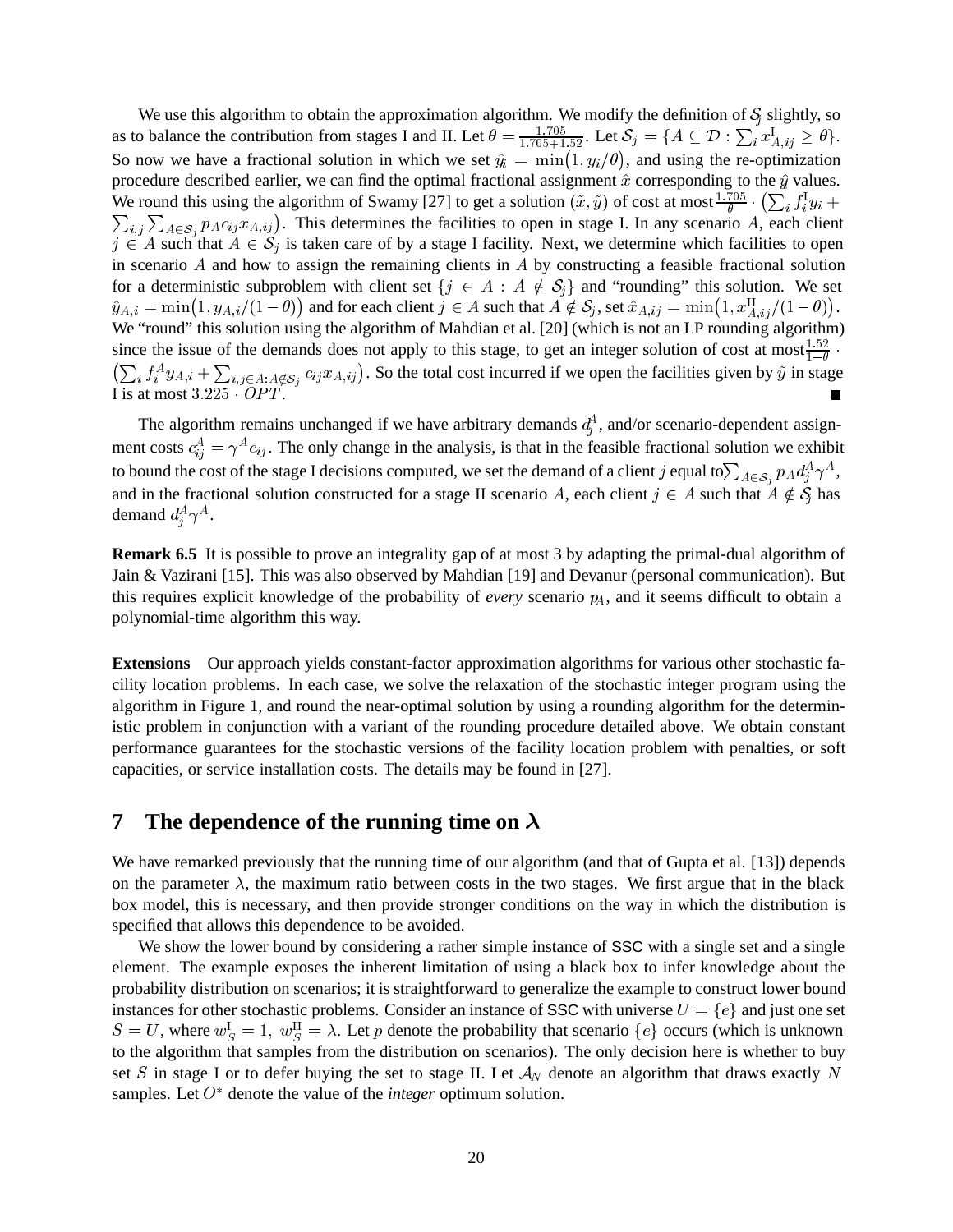**Theorem 7.1** If  $A_N$  returns a (fractional) solution of cost at most  $c \cdot O^*$  with probability at least  $1 - \delta$ where  $1 \leq c < \frac{\lambda}{2}$ , then it must be that  $N \geq (\lambda \ln(\frac{1}{\delta}-1))/2c$ . The bound applies even if  $\mathcal{A}_N$  returns only a *fractional solution of cost at most*  $c \cdot 0^*$ .

**Proof :** Let X be a random variable that denotes the number of times scenario  $\{e\}$  occurs in the N samples. If  $X = 0$ , then  $\mathcal{A}_N$  must choose to defer to stage II with probability at least  $1 - \delta$  (the algorithm may flip coins), that is, it must return the *integer solution*  $x = 0$  with probability at least  $1 - \delta$ . Otherwise, with  $p = 0$ , and hence,  $O^* = 0$ ,  $\mathcal{A}_N$  will pick (a non-zero fraction of) set S in stage I with probability at least  $\delta$ , and thus incur a non-zero cost, that is, a cost greater than  $c \cdot O^*$  with probability at least  $\delta$ . Choose any  $\epsilon > 0$  such that  $c \leq \lambda/(2(1+\epsilon))$  and consider any  $\epsilon' > 0$  where  $\epsilon' \leq \epsilon$ . Set  $p = (1+\epsilon')c/\lambda \leq \frac{1}{2}$  $\frac{1}{2}$  and  $\frac{1}{2}$  and  $\frac{1}{2}$  and  $\frac{1}{2}$  and  $\frac{1}{2}$  and  $\frac{1}{2}$  and  $\frac{1}{2}$  and  $\frac{1}{2}$  and  $\frac{1}{2}$  and  $\frac{1}{2}$  and  $\frac{1}{2}$  and  $\frac{1}{2}$  and  $\frac{1}{2}$  and  $\frac{1}{2}$  and  $\frac{1}{2}$  and  $\frac{1}{2}$  a and define  $N_0(\epsilon') = (\lambda \ln(\frac{1}{\delta} - 1))/(2(1 + \epsilon')c)$ . Let  $r = Pr[X = 0] = (1 - p)^N > e^{-2pN}$  (since  $p \leq \frac{1}{2}$ . The optimal solution is to pick S in stage I, and incur a cost of 1. But if  $N < N_0(\epsilon')$ , then  $r > e^{-2pN_0(\epsilon')} = \frac{\delta}{1-\delta}$ , so with probability at least  $(1-\delta)r > \delta$ ,  $\mathcal{A}_N$  will choose the solution  $x = 0$  and incur a cost of  $(1+\epsilon')c > c \cdot 0^*$ . Therefore for  $\mathcal{A}_N$  to satisfy the required performance guarantee we must have  $N \ge N_0(\epsilon')$  for every  $\epsilon' \in (0, \epsilon]$  which implies that  $N \ge (\lambda \ln(\frac{1}{\delta}-1))/2c$ .

**Corollary 7.2** If algorithm  $A_N$  returns a (fractional) solution of expected cost at most  $c \cdot 0^*$  where  $1 \leq$  $c < \frac{\lambda}{6}$ , then it must be that  $N \ge (\lambda \ln 2)/6c$ .

**Proof :** By Markov's inequality,  $A_N$  returns a solution of cost at most  $3c \cdot 0^*$  with probability at least  $\frac{2}{3}$ . The claim now follows from Theorem 7.1.

Now suppose that for the stochastic set cover problem, for every element  $e$ , a) we know its activation probability  $p_e = \sum_{A \subset U: e \in A} p_A$ , and b) we can sample scenarios conditioned on the fact that e is activated, that is, scenarios from  $\{A \subseteq UU : e \in A\}$  with scenario A generated with probability  $p_A/p_e$ . It is easy to see if the elements have independent probabilities of being activated (as considered in [14, 13]), then these conditions are satisfied. More generally, consider the subclass of problems mentioned in Section 5 where  $B^A \geq 0$  for every scenario A, the parameters  $w^A, q^A, D^A, T^A$  do not depend on the scenario, and  $D^A = D \ge 0$ . Fix an indexing of the rows of T (and D, j). The columns of T play the role of sets in the set cover problem, while the rows play the role of elements, and following the notation used in the set cover problem, we will use S to index the columns of T (and the components of  $x, r<sub>A</sub>$ ), and  $e$  to index the rows of T (and the components of  $j^A$  and the dual vector  $z_A$ ). We also require that in every scenario A,  $j_e^A$  is either 0 or a fixed quantity  $j_e$ . Suppose that a) we know the "activation" probability  $p_e = \sum_{A \in \mathcal{A}: j_e^A > 0} p_A$ , and b) we can sample scenarios conditioned on the event that  $\dot{x}^4 > 0$ . As mentioned above, the set cover example fits into this framework with  $T$  as the element-set incidence matrix, rows representing elements and columns representing sets, and vector  $j^A$  given by  $j_e^A = 1$  if  $e \in A$ , 0 otherwise. Using this additional structure we obtain the following result.

**Lemma 7.3** At any point  $x \in \mathcal{P}$ , an  $\omega$ -subgradient of  $h(.)$  can be computed with probability at least  $1 - \delta$ in time polynomial in the input size,  $\frac{1}{\omega}$ , and  $\ln(\frac{1}{\delta})$ .

**Proof :** Let *n* denote the number of rows of T, so  $j^A \in \mathbb{R}^n$  for each scenario A. The dual of the scenario A minimization problem is the following:

$$
\max \quad h^A \cdot u_A + (j^A - Tx) \cdot z_A \tag{DP}
$$

$$
\text{s.t.} \quad (B^A)^\mathrm{T} u_A + D^\mathrm{T} z_A \le q \tag{5}
$$

$$
T^{\mathrm{T}} z_A \le w^{\mathrm{II}} \tag{6}
$$

- 4 -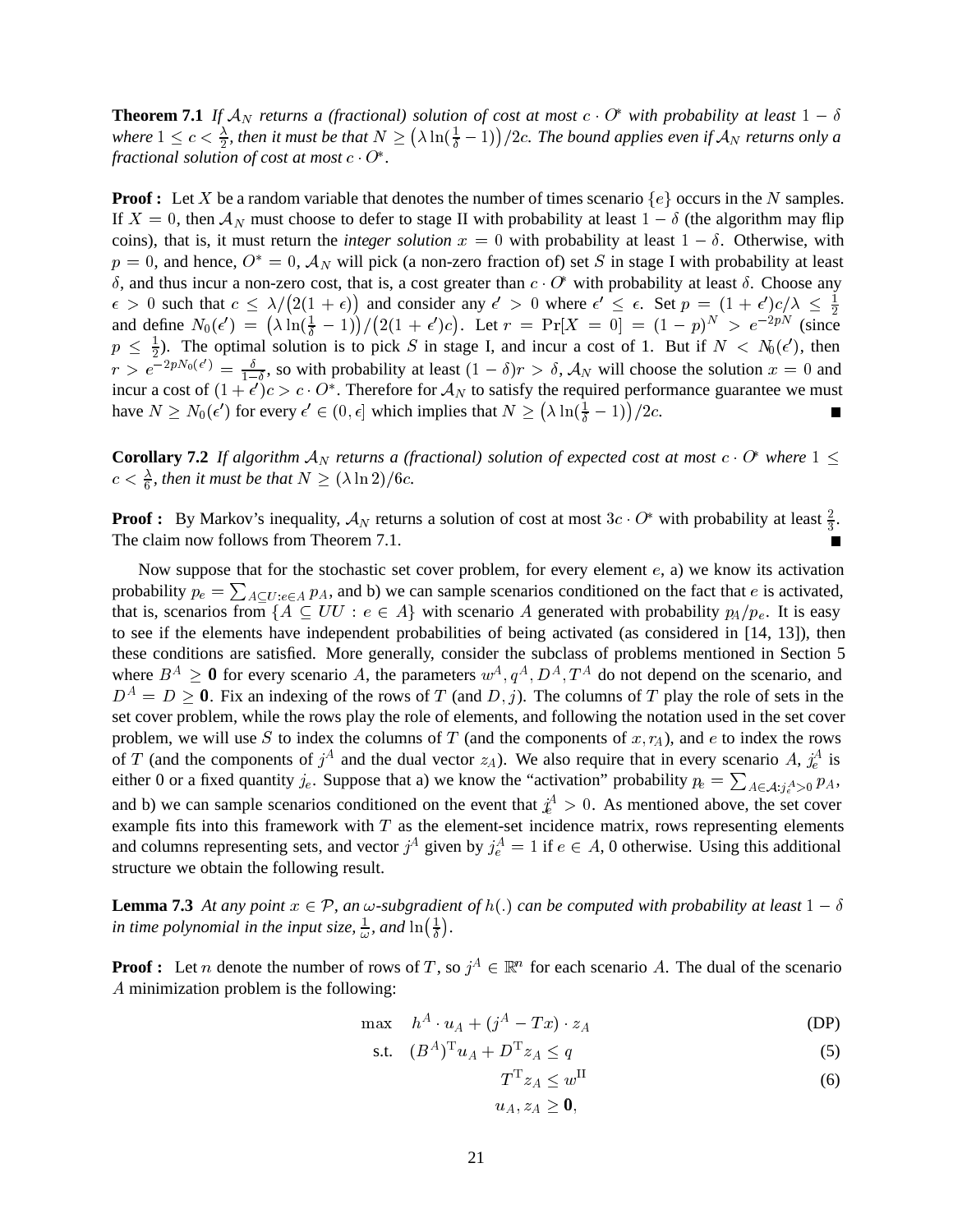where  $j^A, z_A \in \mathbb{R}^n, q \in \mathbb{R}^n, T \in \mathbb{R}^{n \times m}$ , and  $D \in \mathbb{R}^{n \times \ell}$ . Let  $\mathcal{A}_e$  denote the set of scenarios  $\{A \in \mathcal{A} :$  $j_e^A > 0$ , that is, there are the scenarios where element e is activated. Let  $(u_A^*, z_A^*)$  be an optimal solution to (DP). Note that since  $B^A$ ,  $D$ ,  $T \ge 0$ , one may assume without loss of generality that if  $(j^A - Tx)_e \le 0$ <br>then  $z^*_{A,e} = 0$ , and that  $h^A \cdot u^*_{A} \ge 0$ . Let  $T = (t_{e,S})$ . By Lemma 5.1 we know that the vector d with components  $d_S = w_S^1 - \sum_A p_A \sum_e t_{e,S} z_{A,e}^*$  is a subgradient at x. Since  $j_e^A \leq 0$  for  $A \notin \mathcal{A}_e$ , we can write  $d_S = w_S^1 - \sum_e p_e t_{e,S} \sum_{A \in \mathcal{A}_e} \frac{p_A}{p_e} \cdot z_{A,e}^*.$ 

The proof is in three parts. First, we show by adapting the proof of part (i) of Lemma 5.1, that if  $(\mathcal{u}_A', z'_A)$ is a  $(1-\epsilon)$ -optimal solution to (DP), then the vector d with components  $d_S' = w_S^1 - \sum_e p_e t_{e,S} \sum_{A \in \mathcal{A}_e} \frac{p_A}{p_e}$ . &  $z'_{A,e}$  is an  $\epsilon$ -subgradient at x. Next, our goal will be to get structured near-optimal solutions  $(\hat{u}_A, \hat{z}_A)$  for each scenario A, so that one can estimate the quantity  $\sum_{A\in\mathcal{A}_e}\frac{p_A}{p_e}\cdot\hat{z}_{A,e}$  for each element e to within a certain accuracy. We will show that one can get  $(1 - \epsilon)$ -optimal solutions  $(\hat{u}_A, \hat{z}_A)$  to (DP) (for a suitable  $\epsilon$ ) such that for every element e, the variation in the  $\hat{z}_{A,e}$  values for  $A \in \mathcal{A}_e$  is polynomially bounded. Finally, we will estimate  $\sum_{A \in \mathcal{A}_{e}} \frac{p_{A}}{p_{e}} \cdot \hat{z}_{A,e}$  for each element *e* to within a factor of  $(1 \pm \epsilon)$  with high probability, and argue that these estimates induce a near-optimal solution to (DP) for each scenario  $A$ , and thereby yield an  $\omega$ -subgradient of  $h(.)$  at x.

Let  $(u'_A, z'_A)$  be any  $(1 - \epsilon)$ -optimal solution to (DP). Consider any point  $y \in \mathcal{P}$ . Since  $(u'_A, z'_A)$  is a feasible dual solution for scenario A with  $y$  as the first-stage vector, as in Lemma 5.1 we have

$$
h(y) \ge \left(w^{\mathrm{I}} - \sum_{A} p_A T^{\mathrm{T}} z'_A\right) \cdot y + \sum_{A} p_A (h^A \cdot u'_A + j^A \cdot z'_A). \tag{7}
$$

Also since the value of  $(u'_A, z'_A)$  is at least  $(1 - \epsilon)$  times that of  $(u_A^*, z_A^*)$ ,

ł

$$
h(x) \leq w^{\mathrm{I}} \cdot x + \sum_{A} p_{A} \Big( h^{A} \cdot u'_{A} + (j^{A} - Tx) \cdot z'_{A} + \epsilon \big( h^{A} \cdot u^{*}_{A} + (j^{A} - Tx) \cdot z^{*}_{A} \big) \Big) \leq \Big( w^{\mathrm{I}} - \sum_{A} p_{A} T^{\mathrm{T}} z'_{A} \Big) \cdot x + \sum_{A} p_{A} \big( h^{A} \cdot u'_{A} + j^{A} \cdot z'_{A} \big) + \epsilon h(x).
$$
\n(8)

Subtracting (8) from (7), we get that  $h(y) - h(x) \ge d \cdot (y - x) - \epsilon h(x)$  where  $d' = w^1 - \sum_A p_A T^T z'_A$ with components  $d'_S = w_S^1 - \sum_e p_e t_{e,S} \sum_{A \in \mathcal{A}_e} \frac{p_A}{p_e} \cdot z'_{A,e}$ . So d' is an  $\epsilon$ -subgradient of  $h(.)$  at x.

Now we obtain a specific structured  $(1 - \epsilon)$ -optimal solution to (DP) for each scenario A. We use i to index the columns of D. Let  $D = (d_{e,i})$ . For each element e, define  $c_e = \min(\min_i \frac{q_i}{d_{e,i}}, \min_j \frac{w_{\overline{S}}}{t_{e,S}})$ . Since  $B^A \ge 0$ , constraints (5) imply that  $z^*_{A,e} \le \min_i q_i/d_{e,i}$ . Similarly constraints (6) imply that  $z^*_{A,e} \le \min_i q_i/d_{e,i}$  $\min_S w_S^{\text{II}}/t_{e,S}$ , so we have  $z_{A,e}^* \leq c_e$  for every element e. Let  $\epsilon = \omega/3$ . We assume that  $\epsilon \leq \frac{1}{2}$  without loss of generality. Set  $\hat{z}_{A,e} = (1 - \epsilon)(z_{A,e}^* + \frac{\epsilon c_e}{n})$  if  $(j^A - Tx)_e = j_e^A - \sum_S t_{e,S}x_S > 0$  and 0 otherwise, and  $\hat{u}_A = (1 - \epsilon)u_A^*$ . Note that  $\hat{z}_A \ge (1 - \epsilon)z_A^*$  since  $z_{A,e}^* = 0$  if  $(j^A - Tx)_e \le 0$ .

Since  $j_e^A = j_e$  for every scenario  $A \in \mathcal{A}_e$ , either  $\hat{z}_{A,e} = 0$  for every scenario in  $\mathcal{A}_e$  (if  $j_e - \sum_S t_{e,S} x_S \le$ 0), or  $\hat{z}_{A,e} > 0$  for every scenario in  $\mathcal{A}_e$ . In the latter case, for any scenario  $A \in \mathcal{A}_e$ ,  $\hat{z}_{A,e} \geq \frac{(1-\epsilon)\epsilon c_e}{n} \geq \frac{\epsilon c_e}{2n}$ and  $\hat{z}_{A,e} \leq c_e$  since  $z_{A,e}^* \leq c_e$ , so that the variation in  $\hat{z}_{A,e}$  is polynomially bounded. It is clear that the value of  $(\hat{u}_A, \hat{z}_A)$  is at least  $(1 - \epsilon)$  times the optimum value of (DP); we show that  $(\hat{u}_A, \hat{z}_A)$  is a feasible solution to (DP). Constraints (6) are satisfied since

$$
\sum_{e} t_{e,S} \hat{z}_{A,e} \le (1 - \epsilon) \Big( \sum_{e} t_{e,S} z_{A,e}^* + \frac{\epsilon}{n} \cdot \sum_{e} t_{e,SCe} \Big) \le (1 - \epsilon) \Big( w_S^{\text{II}} + \frac{\epsilon}{n} \cdot \sum_{e} w_S^{\text{II}} \Big) \le w_S^{\text{II}},
$$

where the second inequality follows since  $c_e \leq \frac{w_{\mathcal{S}}}{t_{e,S}}$ . Similarly, one can show that inequalities (5) hold, so  $(\hat{u}_A, \hat{z}_A)$  is a feasible solution.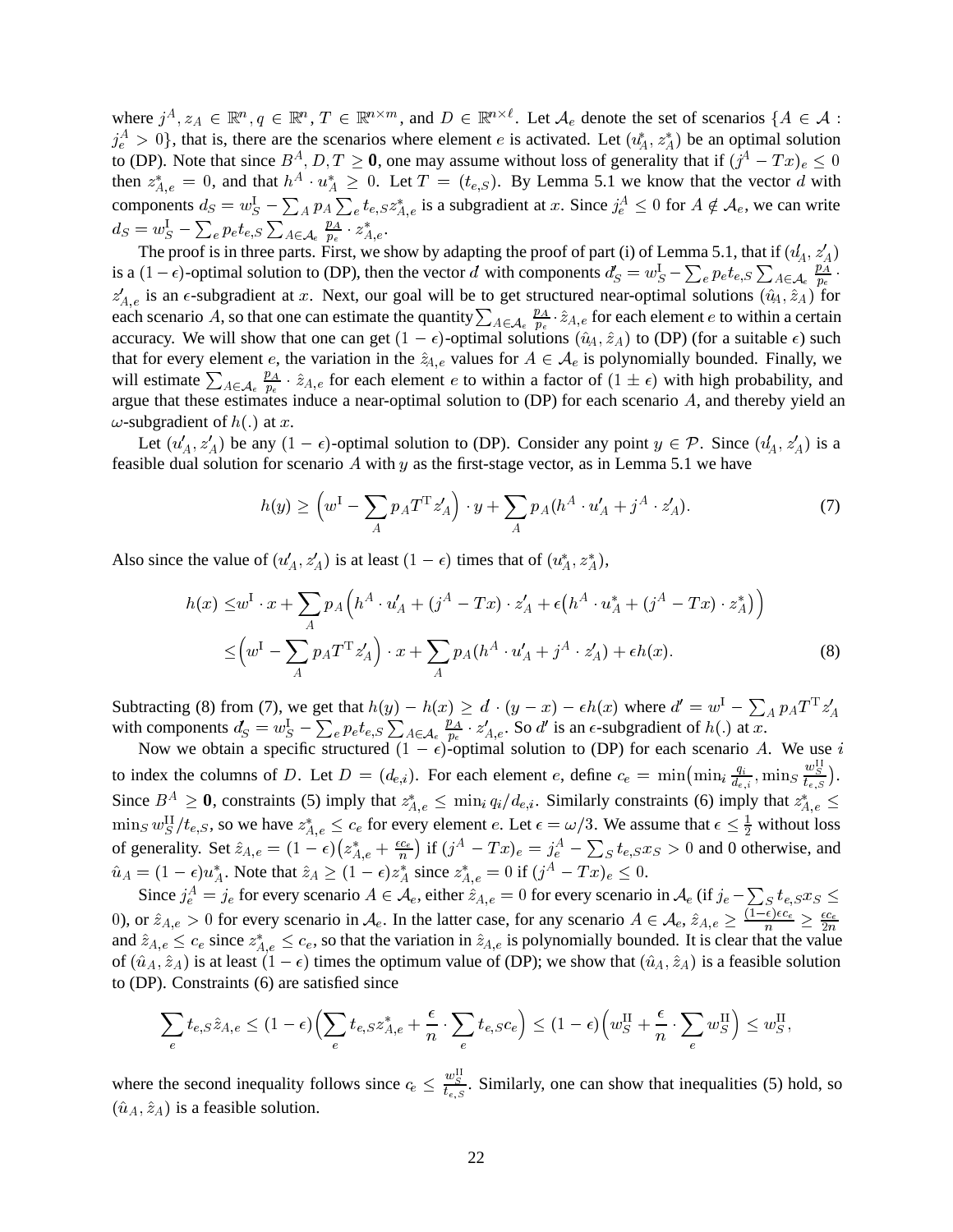Set  $\mu_e = \sum_{A \in \mathcal{A}_e} \frac{p_A}{p_e} \cdot \hat{z}_{A,e}$ . We estimate  $\mu_e$  by  $Y_e$  as follows. If  $j_e - \sum_S t_{e,S} x_S \leq 0$ , then we know that  $\mu_e = 0$  and we set  $Y_e = 0$ . Otherwise, we sample  $N = \frac{6n}{\epsilon^3} \ln\left(\frac{2}{\delta}\right) = O\left(\frac{n}{\omega^3} \ln\left(\frac{1}{\delta}\right)\right)$  tir  $\left(\frac{n}{\omega^3} \ln\left(\frac{1}{\delta}\right)\right)$  times from the conditional distribution on  $A_e$ , and for each sampled scenario A compute  $\hat{z}_{A,e}$  as above. Let  $Y_{e,k}$  for  $k = 1, \ldots,$ denote the value of the  $k^{th}$  sample. Let  $Y_e^j = (\sum_{k=1}^N Y_k)/N$ ; we set  $Y_e = Y_e^j (1 - \epsilon)$ . Since scenario  $A \in \mathcal{A}_e$  $\binom{N}{k-1} Y_k/N$ ; we set  $Y_e = Y'_e(1-\epsilon)$ . Since scenario  $A \in \mathcal{A}_e$ is generated with probability  $p_A/p_e$ ,  $E[Y_e'] = E[Y_{e,k}]$  is precisely  $\mu_e$ . Note that each  $Y_{e,k} \in \left[\frac{ec_e}{2n}, c_e\right]$  and  $\left[\frac{\epsilon c_e}{2n}, c_e\right]$  and is generated with probability  $p_A/p_e$ ,  $E[Y'_e] = E[Y_{e,k}]$  is precisely  $\mu_e$ . Note that each  $Y_{e,k} \in \left[\frac{\epsilon c_e}{2n}, c_e\right]$  and<br>so  $\mu_e > \epsilon c_e/2n$ . So by standard Chernoff bounds we have  $Pr[|Y'_e - \mu_e| > \epsilon \mu_e] < 2 \cdot exp(-\frac{N\mu_e \epsilon^2}{3c_e}) \le \$  $1-\delta/n$ .

Finally, we show that vector d with components given by  $d_S = w_S^1 - \sum_e p_e t_{e,S} Y_e$  is an  $\omega$ -subgradient with probability at least  $1-\delta$ . From the above analysis, we know that  $Pr[\forall e, Y_e \in [\mu_e(1-2\epsilon), \mu_e]] \geq 1-\delta$ , so we may assume that this event happens. We will show that the  $Y_e$  values induce a  $(1-3\epsilon)$ -optimal solution  $(\tilde{u}_A, \tilde{z}_A)$  to (DP) for each scenario A, such that  $\sum_{A \in \mathcal{A}_e} \frac{p_A}{p_e} \cdot \tilde{z}_{A,e} = Y_e$ . Therefore, as shown before, we get that  $\tilde{d}$  is an  $\omega$ -subgradient of  $h(.)$  at the point x.

To prove the claim, consider the solution  $\tilde{u}_A = \hat{u}_A$  and  $\tilde{z}_{A,e} = \frac{Y_e}{\mu_e} \hat{z}_{A,e}$  for every scenario A, element e. Clearly  $\hat{z}_{A,e}(1-2\epsilon) \leq \tilde{z}_{A,e} \leq \hat{z}_{A,e}$ , and so for every scenario  $A$ ,  $(\tilde{u}_A, \tilde{z}_A)$  is a feasible solution to (DP) and its value is at least  $(1-2\epsilon)$  times the value of  $(\hat{u}_A, \hat{z}_A)$  (since  $h^A \cdot \tilde{u}_A \ge 0$ ) and hence at least  $(1-3\epsilon)$  times the value of  $(u_A^*, z_A^*)$ .

Using Lemma 7.3 to compute the subgradient at any point  $x$ , we can implement procedure FindOpt in Figure 1 to run in time that does not depend on  $\lambda$ , and return a point  $\bar{x}$  of objective function value  $OPT/(1 - \gamma) + \epsilon$  with probability at least  $1 - \delta$ . Combining this with a modified ConvOpt procedure, we obtain the following theorem.

**Theorem 7.4** *For the above subclass of problems, given this extra information about the distribution, one can compute a*  $(1 + \kappa)$ -optimal solution with probability at least  $1 - \delta$  in time poly(input size,  $\frac{1}{\kappa}$ ,  $\ln(\frac{1}{\delta})$ ).

**Proof :** Using the additional information about the probability distribution, we can now detect with probability 1, if  $OPT$  is "large", without any sampling in step C1 of ConvOpt. Define a "null scenario" as a scenario A with  $j_e^A = 0$  for all elements e. Let S be the set of all non-null scenarios. Assuming that we incur a total cost of at least 1 for every non-null scenario,  $OPT \geq \sum_{A \in S} p_A$ . Observe that  $\sum_{A \in \mathcal{S}} p_A$  is at least  $\sum_{A \in \mathcal{A}_e} p_A = p_e$  for any element e, and is at most  $\sum_e p_e$ , since event {some  $A \in S$  is realized} implies that some element is activated. So if  $\max_{e} p_e > \frac{1}{n\lambda}$  then  $OPT > \frac{1}{n\lambda}$ , and we can set  $\rho = \frac{1}{n}$  in step C3 of ConvOpt, and call procedure FindOpt setting  $\gamma$ ,  $\epsilon$  appropriately; otherwise  $Pr[\{\text{some } A \in \mathcal{S} \text{ is realized}\}] \leq \frac{1}{\lambda}$  wh  $\leq \frac{1}{\lambda}$  which implies that  $x = 0$  is an optimal solution and we return this solution. Thus the entire algorithm runs in time that does not depend on  $\lambda$ . П

### **8 Conclusions and discussion**

We presented an algorithm to solve a large class of 2-stage stochastic linear programs to within a factor of  $(1 + \epsilon)$  of the optimum, for any  $\epsilon > 0$ , in time polynomial in  $\frac{1}{\epsilon}$ , the size of the input, and the ratio  $\lambda$ between the second- and first-stage costs. The algorithm works for both discrete and continuous distributions and requires only a black box to draw independent samples from the underlying probability distribution on scenarios. We show that  $\lambda$  is an inherent lower bound on the number of samples required in the blackbox model; to the best of our knowledge, this is is the first result that shows that a broad class of 2-stage stochastic LPs can be solved in time polynomial in the input size and  $\lambda$ . We used our algorithm to devise the first approximation algorithms for a variety of 2-stage stochastic integer optimization problems in the blackbox model and without any assumptions about the cost structure of the input. The performance guarantees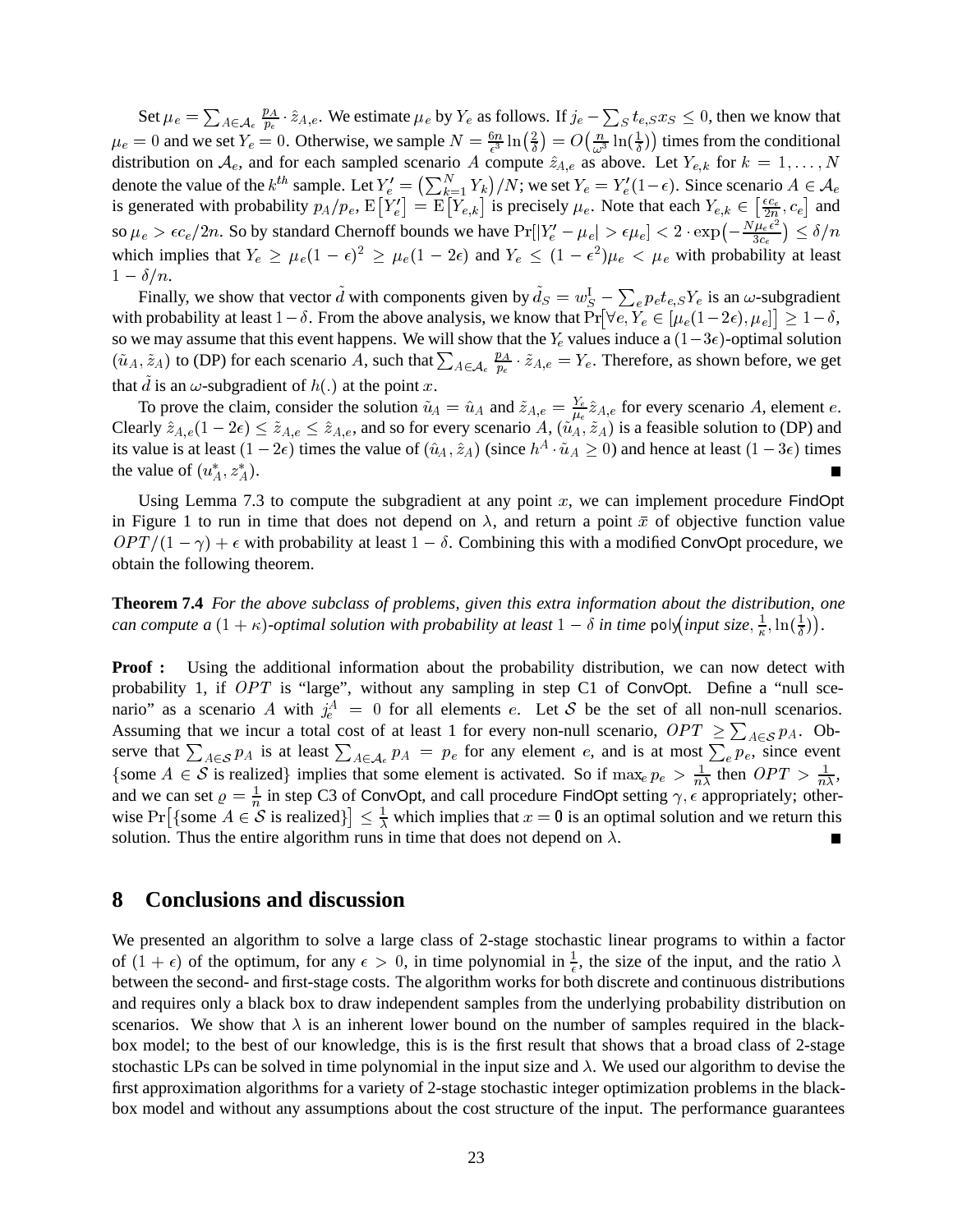are obtained by first solving a fractional relaxation of the problem using our algorithm to solve stochastic linear programs, and then rounding the near-optimal fractional solution. We show that this rounding step can be performed by utilizing existing algorithms for the deterministic analogue of the problem, thereby reducing, in some sense, the stochastic problem to its deterministic counterpart.

Our algorithm for solving stochastic LPs is based on solving a convex-programming relaxation of the problem by adapting the ellipsoid method. One obvious question is whether one can obtain more efficient algorithms, in theory and/or practice, to solve 2-stage stochastic programs by adapting other techniques used for deterministic convex optimization, for example, interior-point methods, projection methods. From a practical perspective, it would be useful to investigate whether one can use the notion of approximate subgradients as defined in this paper, which one can compute efficiently via sampling, within the framework of a cutting plane algorithm, possibly along with a column generation procedure (since we have an exponential number of variables), to get an efficient heuristic for solving stochastic linear programs.

The sample average approximation (SAA) method is an appealing approach that is most often used in practice. This method consists of replacing the original stochastic program, where the underlying scenario distribution may have an exponentially large support, by the sample average problem which is a (smaller) linear program of size polynomial in the number of samples; this LP can then be solved efficiently using one's favorite LP solver. The issue here is the number of samples required to ensure that an optimal (or nearoptimal) solution to the sample average problem is, with high probability, a provably near-optimal solution to the original stochastic problem. As mentioned in the Introduction, Kleywegt et al. [16] show that for general stochastic programs the sample size required can be bounded by a polynomial in the dimension of the problem, and the variance of a certain quantity, however this variance need not be polynomially bounded, even for our structured class of LPs. Following our work, various researchers have suggested that it might be possible to argue that the SAA method actually yields an approximation scheme; in forthcoming work [28], we show that this indeed is true. We show that the convergence proof of our algorithm can be adapted to prove a convergence theorem for the SAA method. We show that for the class of problems considered in this paper, the SAA method converges to a  $(1 + \epsilon)$ -optimal solution to the true problem using a number of samples that is polynomial in the input size,  $\frac{1}{6}$ , and  $\lambda$ .

 Independent of our work, Shapiro and Nemirovski [24] have shown that in the black-box model, the bounds on the sample size proved in [16] for the SAA method, are tight, up to polynomial factors, for arbitrary 2-stage stochastic programs. In this paper (and in [28]), we consider a *structured* class (Stoc-P) of 2-stage stochastic LPs that is rich enough to capture the fractional versions of a variety of combinatorial optimization problems; by exploiting this structure we prove a bound on the sample size that is significantly better than the bound in [16]. In particular, even for the class (Stoc-P) and with small values of  $\lambda$ , the sample size bound in [16] can be *exponentially large*, whereas we require a number of samples that is polynomial in  $\lambda$ . Most recently, in an effort to reconcile the contrast between their lower bounds and our results (as they appeared in a preliminary version [25]), Nemirovski and Shapiro (personal communication) showed that for the 2-stage stochastic set cover problem with non-scenario-dependent costs, if one preprocesses the input to eliminate certain first-stage decisions, then the upper bound of [16] for the SAA method applied to this modified problem, becomes polynomial in  $\lambda$ .

# **9 Acknowledgments**

We are grateful to Mike Todd and Shane Henderson for useful discussions and very helpful suggestions.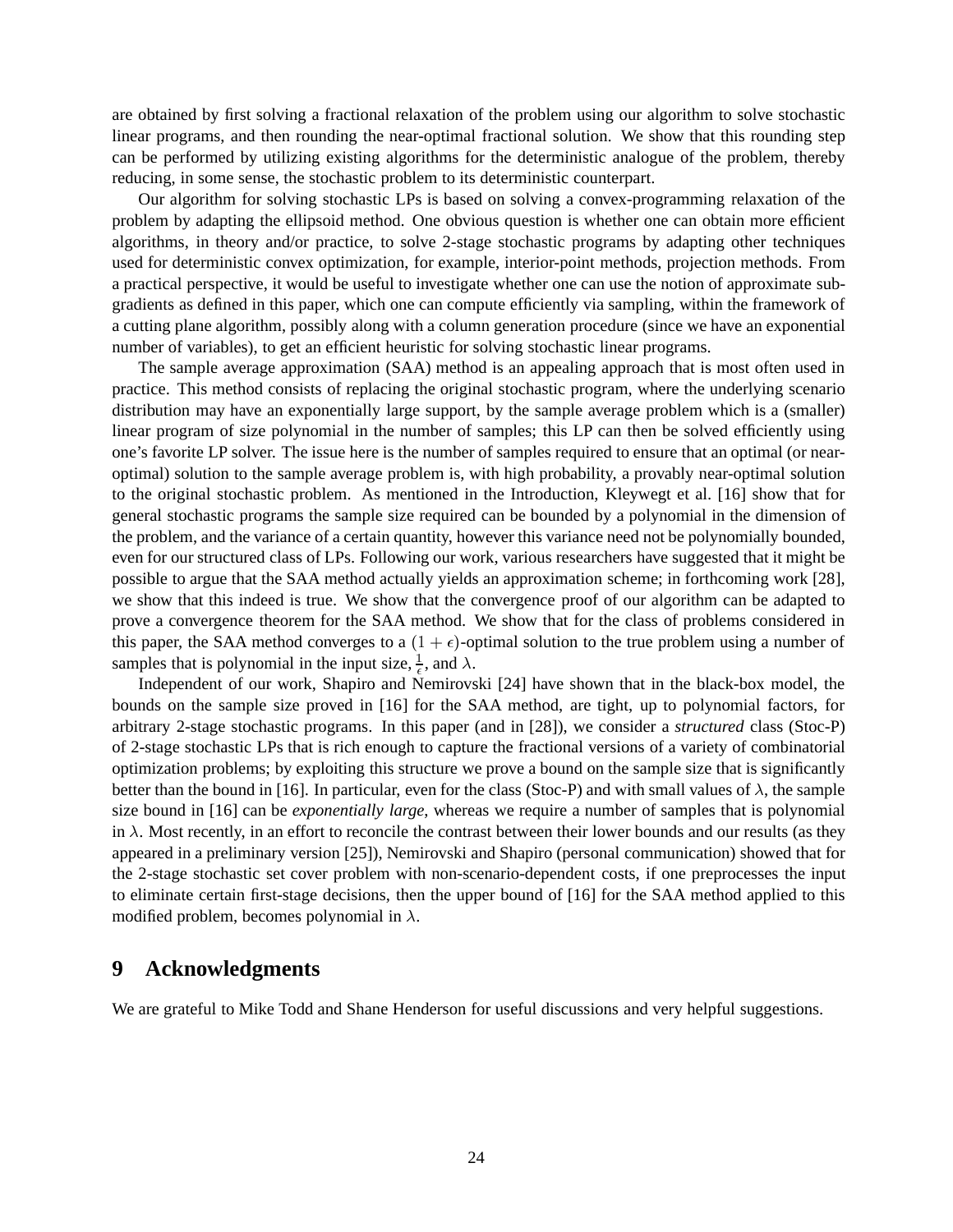# **References**

- [1] M. Akgül. *Topics in relaxation and ellipsoidal methods*. Pitman Advanced Publishing Program, London, 1997.
- [2] E. M. L. Beale. On minimizing a convex function subject to linear inequalities. *Journal of the Royal Statistical Society, Series B*, 17:173–184; discussion 194–203, 1955.
- [3] D. Bertsimas and M. Sim. Robust discrete optimization and network flows. Mathematical Programming, Series B, 98:49–71, 2003.
- [4] J. R. Birge and F. V. Louveaux. *Introduction to Stochastic Programming*. Springer-Verlag, NY, 1997.
- [5] J. Borwein and A. S.Lewis. *Convex Analysis and Nonlinear Optimization* Springer-Verlag, NY, 2000.
- [6] V. Chv´atal. A greedy heuristic for the set-covering problem. *Mathematics of Operations Research*, 4:233–235, 1979.
- [7] G. B. Dantzig. Linear programming under uncertainty. *Management Science*, 1:197–206, 1955.
- [8] S. Dye, L. Stougie, and A. Tomasgard. The stochastic single resource service-provision problem. *Naval Research Logistics*, 50(8):869–887, 2003. Also appeared as "The stochastic single node service provision problem", COSOR-Memorandum 99-13, Dept. of Mathematics and Computer Science, Eindhoven, Technical University, Eindhoven, 1999.
- [9] M. Dyer, R. Kannan, and L. Stougie. A simple randomised algorithm for convex optimisation. SPOR-Report 2002-05, Dept. of Mathematics and Computer Science, Eindhoven Technical University, Eindhoven, 2002.
- [10] M. Dyer and L. Stougie. Computational complexity of stochastic programming problems. SPOR-Report 2003-20, Dept. of Mathematics and Computer Science, Eindhoven Technical University, Eindhoven, 2003.
- [11] N. Garg, V. Vazirani, and M. Yannakakis. Primal dual approximation algorithms for integral flow and multicut in trees. *Algorithmica*, 18(1):3–20, 1997.
- [12] M. Grötschel, L. Lovász, and A. Schrijver. *Geometric Algorithms and Combinatorial Optimization*. Springer-Verlag, New York, 1988.
- [13] A. Gupta, M. Pál, R. Ravi, and A. Sinha. Boosted sampling: approximation algorithms for stochastic optimization. In *Proceedings of the 36th Annual ACM Symposium on Theory of Computing*, pages 417–426, 2004.
- [14] N. Immorlica, D. Karger, M. Minkoff, and V. Mirrokni. On the costs and benefits of procrastination: approximation algorithms for stochastic combinatorial optimization problems. In *Proceedings of the 15th Annual ACM-SIAM Symposium on Discrete Algorithms*, pages 684–693, 2004.
- [15] K. Jain and V.V. Vazirani. Approximation algorithms for metric facility location and  $k$ -median problems using the primal-dual schema and Lagrangian relaxation. *Journal of the ACM* 48(2):274–296, 2001.
- [16] A. J. Kleywegt, A. Shapiro, and T. Homem-De-Mello. The sample average approximation method for stochastic discrete optimization. *SIAM Journal of Optimization*, 12:479–502, 2001.